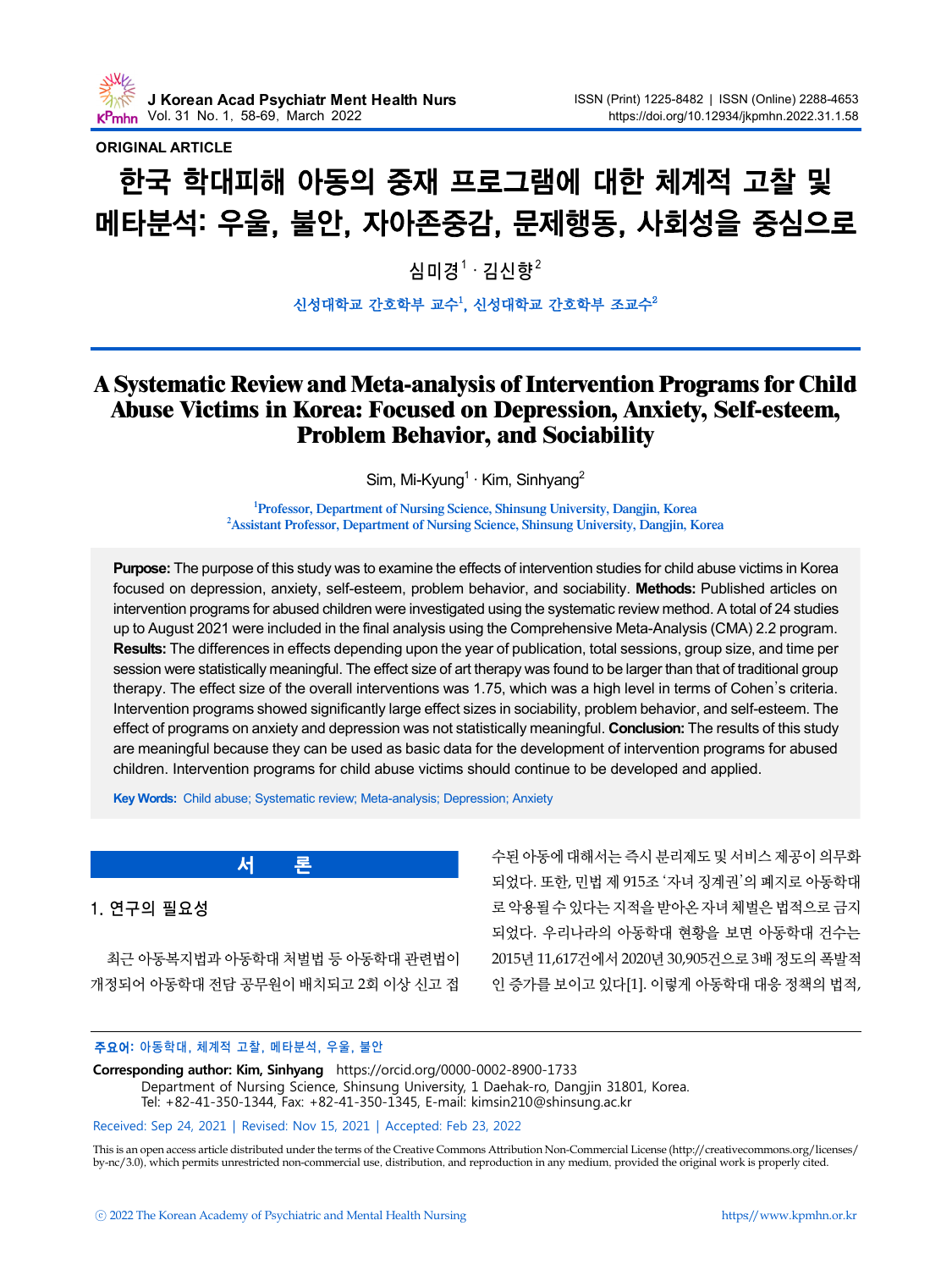제도적 보완에도 불구하고 학대아동은 계속 증가하고 학대의 정도와 심각성 역시 고조되고 있다.

많은 연구에서 아동학대는 부정적인 결과를 낳을 수 있다고 보고하고 있으며 심리 정서적 문제, 신체적 문제, 행동적 문제, 사회적 문제, 인지적 문제가 발생한다[2]. 정서적 문제로 두드 러지게 나타나는 것은 우울로 아동의 우울은 성인의 우울증과 달리 감추어져 있어(masked depression) 문제가 더 심각하며 부모로부터 영향을 받은 우울은 전 생애에 걸쳐 다양한 부적응 의 결과로 이어질 수 있다[3]. Golm 등[4]은 어린 시절에 경험 한 어려움이 클수록 성인기가 되어 만성적이고 심각한 우울증 과 불안 증상을 가지게 되며 사회적, 직업적인 기능에의 문제와 연관된다고 하였다.

학대피해 아동은 자아존중감이 낮아지고 정서적으로 불안 한 내재화 문제를 가지며 공격성과 폭력의 외현화 문제 역시 증 가된다[5]. 우울, 불안과 같은 학대경험의 내재화 문제는 또래 와의 상호작용에 방해가 되며[6] 또래관계나 학교에서 관계 형 성을 위한 적절한 대처를 하지 못하고 관계에서 배제되어 공격 성, 폭력과 비행 등의 문제행동과 사회적응을 어렵게 하는 사회 성 저하 문제로 이어지고 있다[7,8]. Kim [8]은 학대받은 아동 은 사회성과 관련된 문제를 나타내기 쉬우며 사회성의 문제는 부정적 양육경험에 의한 광범위한 정서적 취약성이 핵심이 된 다고 하였다. Yoon [9]은 학대 피해 아동의 심리사회적 부적응 관련 변인에 관한 메타분석에서 우울, 불안, 위축, 공격성, 비행 등이 높은 관련성이 있는 것으로 나타났다. 이러한 결과에 의해 학대 피해 아동의 정신건강에 가장 중요한 요인으로 나타난 우 울, 불안, 자아존중감, 문제행동, 사회성에 대한 대책이 시급하 다고 할 수 있다.

현재 우리나라는 심각한 아동학대의 영향에도 불구하고 아 동학대에 대한 대응이 아동학대 발견을 위한 시스템 구축과 학 대 행위자 처벌에 집중되어 피해 아동이 입은 부정적 영향에 대 한 대책에 대해서는 상대적으로 미진한 편이다[9]. 아동학대는 사회적 범죄이며 아동의 전 생애에 부정적인 영향과 결과로 나 타나 우리 사회의 심각한 미래 재앙이 될 수 있다는 관점에서 이들에 대한 조기 발견과 조기 개입이 절대적으로 필요하며 사 후 관리 등의 대응체계의 지속적인 개선이 이루어져야 한다.

그동안 학대피해 아동에 대한 중재 프로그램은 현실치료 [10], 인지행동치료[2], 놀이치료[8,11], 미술치료[12,13], 예술 치료[14] 등이 지속적으로 연구되었다. 하지만 개별연구의 중 재효과가 단편적이고 연구대상, 사용한 척도 등이 서로 달라 일 반화하는데 어려움이 있다.

국내 학대피해 아동의 중재 프로그램에 대한 메타분석 연구

를 살펴보면, 1970년부터 2012년까지의 연구물로 효과를 검증 한 Kim [15]의 연구, 2000년부터 2013년까지 연구물로 효과를 검증한 Kang [16]의 연구가 보고되었으나, 최근까지 연구된 학대피해 아동의 중재 프로그램에 대한 메타분석은 발견할 수 가 없었다.

본 연구는 중재 프로그램의 장단점을 파악하여 효과적인 프 로그램을 제공할 수 있는 방안을 마련하고[17] 연구결과 근거 의 직접성과 일관성이 선행되어야 하는 국제적 기준[18]을 제 시하고자 한다. 따라서 본 연구는 사회문화적으로 이질적인 맥 락을 줄이고 국내의 상황을 직접적으로 반영하고자 국내 학대 피해 아동(만 18세 이하)으로 제한하여 국내 학대피해 아동의 중재 프로그램이 우울, 불안, 자아존중감, 문제행동, 사회성에 미치는 효과를 계량적으로 통합하고자 한다. 이러한 결과를 통 해 학대피해 아동의 중재 프로그램을 위한 학문적 기초자료를 제공하고자 한다.

#### 2. 연구목적

본 연구는 국내 학대피해 아동을 위한 중재 프로그램이 우 울, 불안, 자아존중감, 문제행동, 사회성에 미치는 효과에 대해 체계적 고찰과 메타분석을 시행하고자 한다.

- 분석대상의 일반적 특성과 방법론적 질평가를 실시한다.
- 국내 학대피해 아동의 중재 프로그램의 효과크기를 분석 한다.
- 조절효과분석, 출판편향을 분석한다.

## **연구방법**

## 1. 연구설계

본 연구는 국내 학대피해 아동의 중재 프로그램의 효과를 통 합, 분석하기 위해 실시한 체계적 고찰 및 메타분석 연구이다.

#### 2. 문헌선정기준

본 연구의 문헌선정은 코크란 체계적 문헌고찰 매뉴얼 (Cochrane Handbook for Systematic Reviews of Interventions 5.1.0)을 적용하여[18] 체계적 문헌고찰 기준(Preferred Reporting Items for Systematic Reviews and Meta- Analyses [PRISMA])에 따라 수행하였다. 핵심질문(Participants, Intervention, Comparisons, Outcomes, Study design [PICOSD])은 다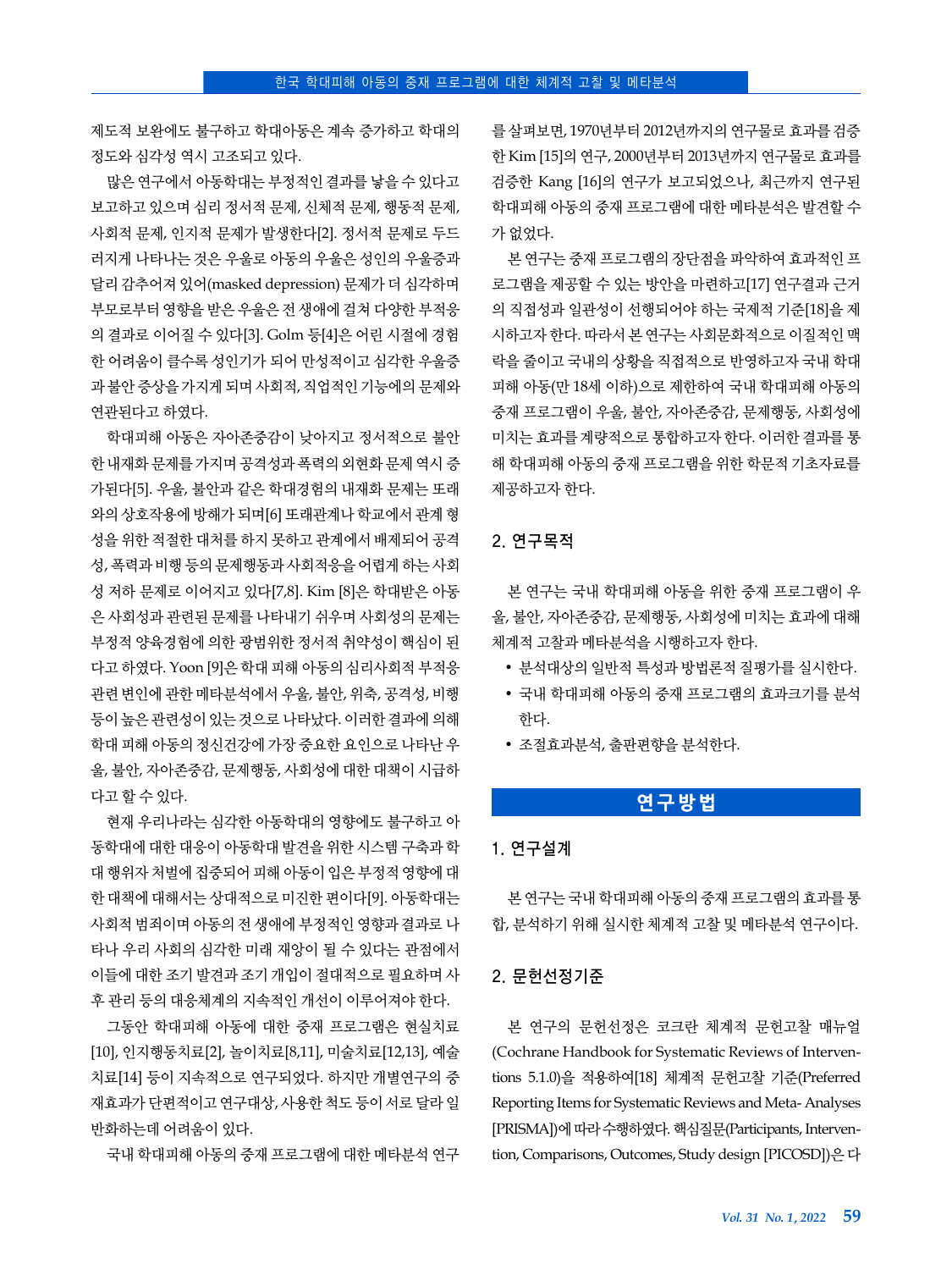음과 같다. 첫째, 연구대상(Participants): 학대피해 아동(아동 복지법에 의한 만 18세 이하 아동), 둘째, 중재(Intervention): 학대피해 아동을 위한 중재 프로그램, 셋째, 비교 대상(Comparisons): 학대피해 아동을 위한 중재 프로그램을 실시하지 않 은 집단, 넷째, 결과(Outcomes): 우울, 불안, 자아존중감, 문제행 동, 사회성, 다섯째, 설계(SD): Study Design '비무작위대조설 계(Non-Randomized Controlled Clinical Trial [NRCT])', '무 작위대조설계(Randomized Controlled Trial [RCT])' 이다. 결과(Outcomes)변수의 문제행동은 비행, 공격성, 분노, 분노 표현을 사회성은 사회적응, 학교적응, 또래관계, 대인관계, 자 기표현, 대처기술, 사회적 기술을 포함시켰다. 배제기준은 학 대피해 아동 외에 다른 대상자가 포함된 연구, 조사연구, 질적 연구, 단일군 실험연구, 사례연구, 비실험연구, 통계치가 불명 확한 연구 등으로 하였다.

#### 3. 문헌검색 및 선정

문헌검색과 방법론적 질 평가는 메타분석 유경험자인 본 연

구자 2인과 연구보조자 1인이 독립적으로 3회 이상 검색 ․ 검토하 여 합의점에 도달하였다. 문헌검색은 출판연도를 따로 제한설 정하지 않았으며, 출판된 학술지 ․ 학위논문, 회색 문헌으로 2021 년 8월 30일까지 검색하였다. 검색은 KoreaMed, KMBASE, 한 국교육학술정보원(RISS), 학술연구정보서비스(KISS), 과학기 술정보통합서비스(NDSL), 국회 전자도서관 등을 이용하였 다. 문헌검색에 사용한 주요 핵심어는 아동학대, 아동, 청소년, 중학생, 고등학생, 초등학생, 학대, 신체적 학대, 방임, 정서적 학대, 언어적 학대, 성적 학대, 가정폭력, 프로그램, 치료, 중재, 개발, 효과 등을 키워드로 하였다. 또한, 국내 학대피해 아동을 위한 중재프로그램을 외국 학회지를 검색하였으나 발견할 수가 없었다. 문헌검색은 전체 3,425편이 검색되었다(Figure 1). 검 색된 연구물은 EndNote X9 프로그램을 이용해 2407편의 중복 된 문헌을 제외한 후 1018편이 선별되었다. 1018편은 초록과 제목을 검토하여 146편 선별하였다. 146편은 원문을 검토하여 아동 대상의 중재가 아닌 문헌 50편, 질적연구 52편, 통계치가 불명확한 20편을 제외하여 최종적으로 총 24편이 선정되었다.



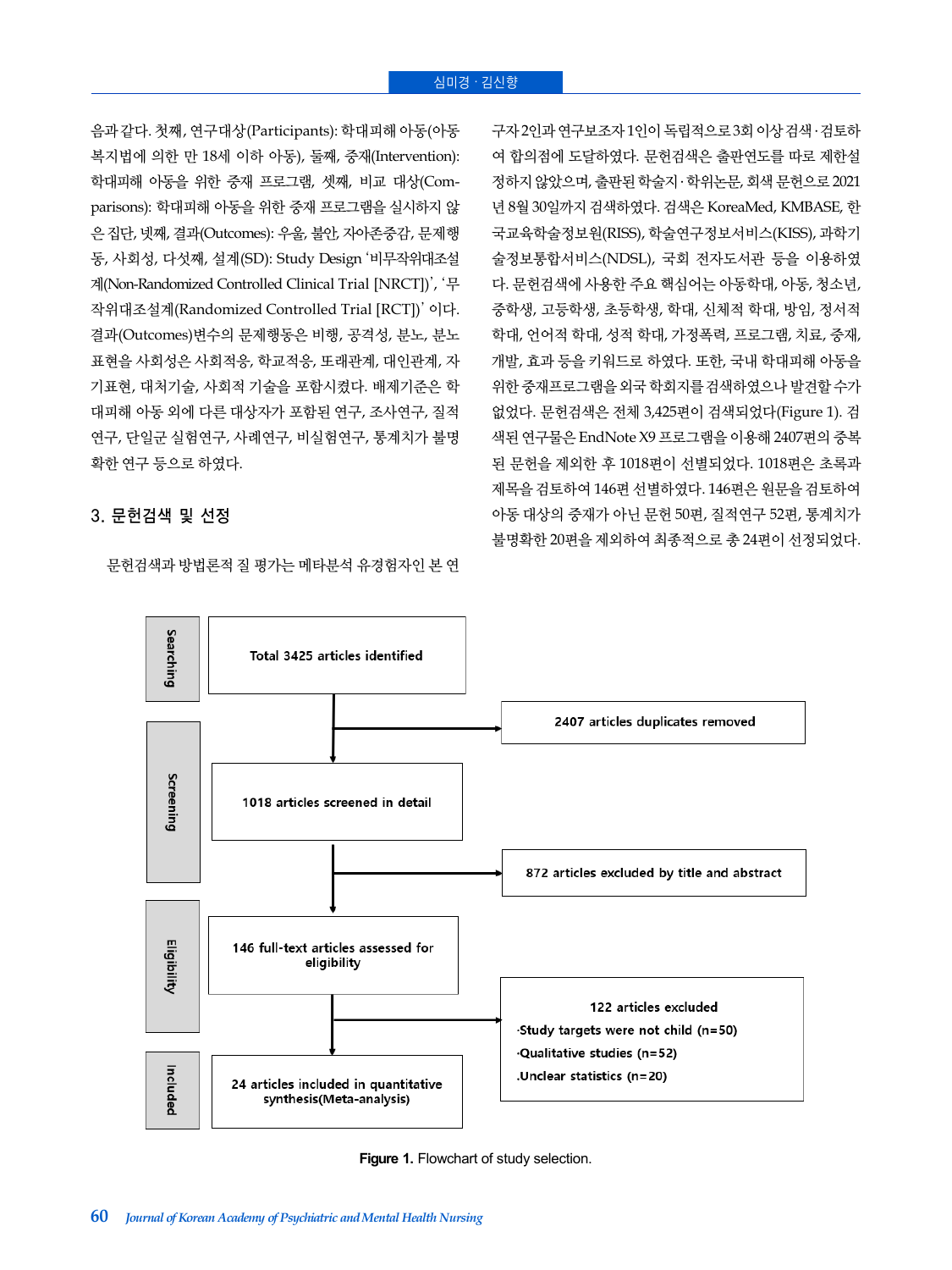#### 4. 자료분석

#### **1)** 분석대상의 일반적 특성과 방법론적 질 평가

분석대상의 일반적 특성인 출판연도, 출판유형, 연구설계, 실험군의 프로그램 유형, 총회기, 표본크기는 빈도와 백분율로 분석하였다. 프로그램 유형은 Kim과 Kim [19]의 문헌에 근거 해 예술치료와 전통적 치료, 융합치료로 구분하였다. 예술치료 는 창의적 연결을 통하여 예술매체의 독특한 장점을 상호 보완 한 활동치료기법[20]으로 미술치료, 음악치료, 놀이치료, 무용 치료 등을 포함 하였다. 전통적 치료는 심리적, 인지적 접근이 포함된 집단상담, 현실요법, 인지행동치료를 포함하였으며, 융 합치료는 전통적 치료에 예술치료를 융합한 것을 의미한다 [19]. 중재 프로그램의 진행요소는 총회기의 경우 10회기 미만 과 10회기 이상으로, 집단크기는 10명 미만과 10명 이상으로 구분하였고, 회기당 중재시간은 60분 미만과 60분 이상으로 분 류하였다.

방법론적 질 평가는 NRCT 23편은 코크란 연합의 Risk of Bias Assessment tool for Non-randomized Studies (RoBA NS)를, RCT 1편은 Risk of Bias Assessment tool for Randomized Studies (RoB)를 사용하였다. 평가 항목은 선택 (NRCT는 교란변수, RCT는 배정순서은폐) 비뚤림(selection bias), 결과 평가 비뚤림(detection bias), 탈락 비뚤림(attrition bias), 보고 비뚤림(reporting bias) 등으로 하여 각 항목과 설계에 따라 비뚤림의 위험을 '낮음', '불확실', '높음'으로 평가 하였다(Table 1).

#### **2)** 효과크기와 이질성 분석

본 연구의 자료분석은 Comprehensive Meta Analysis (CMA) 2.2 프로그램을 이용하였다. 효과크기는 본 연구에서 선정된 연구대상자, 표본크기, 중재, 비교 대상 등이 개별 연구 마다 다양하다는 점을 인정하여 무선효과모형(random effects model)으로[21], 교정된 표준화 평균 효과크기(corrected standardized mean difference) Hedges' g를 산출하였다[22]. 효과 크기의 해석은 95% CI (confidence interval)에서 '0'을 포함되 지 않을 시 유의하며, Cohen [23]이 제시한 기준에 의해 0.20 이 하는 작은 효과크기, 0.50 정도는 중간 효과크기, 0.80 이상이면 큰 효과크기로 하였다. 효과크기의 이질성(heterogeneity)은숲 그림(forest plot)과 총 분산에 대한 실제 분산 비율인 Higgin's I<sup>2</sup> 검증을 시행하였다. 본 연구의 I<sup>2</sup>가 78%로 나타나 연구들 간 의 효과크기 이질성을 검증하고자 조절효과검증을 실시하였 다. 조절효과검증은 범주형 변인(출판유형, 프로그램유형, 총 회기, 표본크기)은 메타ANOVA를, 연속형 변인(출판연도)은 메타 회귀분석하였다. 출판편향 검증은 시각적인 대칭 정도를 확인하는 깔대기 그림(Funnel plot)과 출판편향이 있을 경우 편향되지 않은 상태의 교정된 효과 크기를 재산출하는 Trim and Fill [23]을 적용하였다.

## **연구결과**

#### 1. 분석대상의 일반적 특성과 방법론적 질 평가

본 연구의 분석대상의 일반적 특성을 살펴보면, 출판연도는 2001년에서 2020년까지 검색되어 2001년에서 2010년까지 출 판된 연구물은 13편(54.2%), 2011년에서 2020년은 11편(45.8%) 으로 나타났다. 출판유형은 학술지 논문 12편(50%), 학위논문 12편(50%)이었다. 연구설계는 NRCT 23편(95.8%), RCT 1편 (4.2%)으로 나타났다. 실험군의 프로그램 유형은 예술치료가 14편(58.3%), 전통적 집단치료 6편(25.0%), 융합치료는 4편 (16.7%)이었다. 총회기는 10회기 미만은 6편(25.0%), 10회기 이상은 21편(87.5%), 표본크기는 10명 미만은 20편(83%), 10 명 이상은 4편(17%)이었고 회기당 중재시간은 60분 이상이 16 편(66.7%), 60분 미만이 8편(33.3%)으로 나타났다.

방법론적 질 평가를 살펴보면, 선택 비뚤림 영역에서 대상자 선택의 비뚤림이 NRCT 23편 중 1편만 높았으나 나머지 22편 은 낮음으로 나타났으며, 교란변수 비뚤림은 불확실이 4편, 낮 음이 19편으로 나타났다. RCT 1편은 대상자 선택과 배정순서 은폐 비뚤림이 불확실하였다. 실행 비뚤림은 불확실 2편(8%), 낮음 22편(92%), 결과 확인 비뚤림은 불확실 6편(25%), 낮음 18편(75%)으로 보였으며, 탈락 비뚤림과 보고 비뚤림은 낮음 이 24편(100%)으로 평가되었다(Table 1).

#### 2. 국내 학대피해 아동의 중재 프로그램 효과크기

국내 학대피해 아동의 중재 프로그램 효과크기는 두 집단의 평균, 표준편차, 표본크기를 이용하여 교정된 표준화 평균 효과 크기(Hedges' g)를 산출한 결과를 forest plot으로 제시하였다 (Figure 2). 전체 평균 효과크기는 1.75(95% CI: 1.48~2.03)로 나타나 큰 효과크기로 보이며 통계적으로 유의하게 나타났 다. 본 연구의 이질성은 I<sup>2</sup>=78%으로 나타나 큰 범위에 속하는 것으로 보였고[21] 결과변수의 효과크기는 사회성(Hedges' g =2.03)이 가장 큰 효과크기였으며, 그다음은 문제행동(Hedges' g=1.68), 자아존중감(Hedges' g=1.66) 순으로 나타나 통계적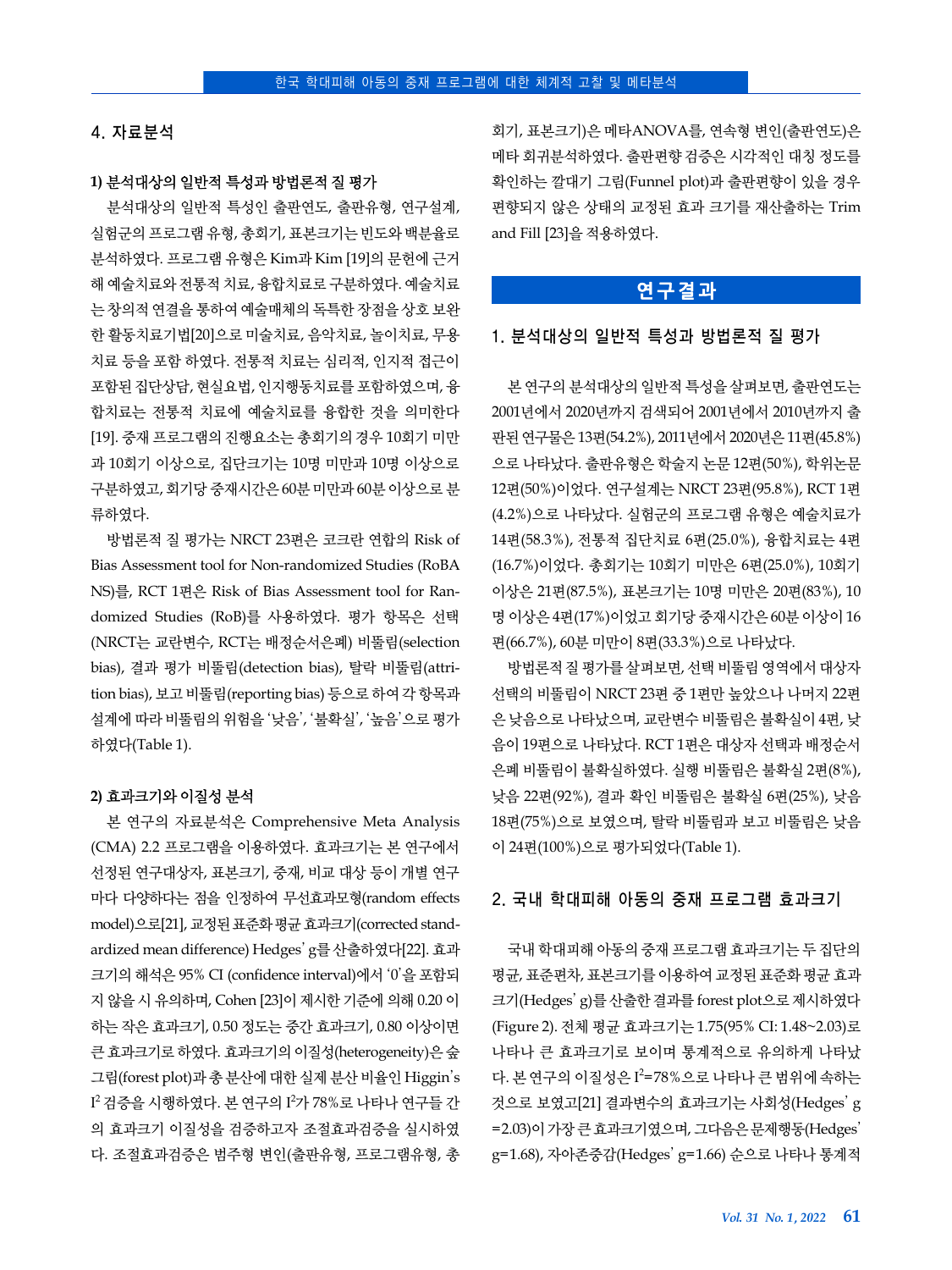|                                                    |          |                |                                                                                                                                                                                                                            | Participants             |                |                           |         |         | Outcome |                    |                              |                                                           | Type of bias        |                   |                   |                   |
|----------------------------------------------------|----------|----------------|----------------------------------------------------------------------------------------------------------------------------------------------------------------------------------------------------------------------------|--------------------------|----------------|---------------------------|---------|---------|---------|--------------------|------------------------------|-----------------------------------------------------------|---------------------|-------------------|-------------------|-------------------|
|                                                    |          |                |                                                                                                                                                                                                                            |                          | 8 <sup>o</sup> |                           |         |         |         |                    | Selection bias               |                                                           |                     |                   |                   |                   |
| First author<br>(year)                             | $\Gamma$ | $\overline{5}$ | TGPT                                                                                                                                                                                                                       | Exp.                     | Cont.          | 5                         | EB      | $\Box$  | $\prec$ | S<br>5E            | participants<br>Selection of | N-Confounding<br>R-Allocation<br>concealment<br>variables | Performance<br>bias | Detection<br>bias | Attrition<br>bias | Reporting<br>bias |
| Kim HY (2001)                                      | Journal  | RCT            | T.Group therapy                                                                                                                                                                                                            | G                        | ${}^{\circ}$   | $\Xi$                     |         |         | $\circ$ |                    | Uncertain                    | Uncertain                                                 | Uncertain           | Uncertain         | Low               | $_{\rm Low}$      |
| Lee ML (2002)                                      | Degree   | NRCT           | Art therapy                                                                                                                                                                                                                | ${}^{\circ}$             | 8              | $\Omega$                  | $\circ$ |         |         |                    | $_{\text{Low}}$              | $_{\text{Low}}$                                           | $_{\text{Low}}$     | Uncertain         | $_{\text{Low}}$   | $_{Low}$          |
| Hong JY (2003)                                     | Degree   | NRCT           | Art therapy                                                                                                                                                                                                                | $\circ$                  | G              | $\overline{12}$           |         |         |         | $\circ$            | $_{\rm Low}$                 | $_{\rm Low}$                                              | $_{\rm Low}$        | Uncertain         | $_{\text{Low}}$   | $_{\rm Low}$      |
| Park HW (2004)                                     | Journal  | NRCT           | Mixed therapy                                                                                                                                                                                                              | $\circ$                  | $\sigma$       | $10$                      | $\circ$ |         |         |                    | Low                          | Low                                                       | Low                 | Low               | Low               | $_{\text{Low}}$   |
| Lee JY (2004)                                      | Journal  | NRCT           | Art therapy                                                                                                                                                                                                                | G                        | O              | $\overline{c}$            |         |         |         | $\circ$            | $_{\rm Low}$                 | $_{\rm Low}$                                              | $_{\text{Low}}$     | Uncertain         | $_{\rm Low}$      | $_{\text{Low}}$   |
| Lee HS $(2005)$                                    | Degree   | NRCT           | T.Group therapy                                                                                                                                                                                                            | ${}^{\circ}$             | $\infty$       | 12                        |         |         |         | $\circ$<br>$\circ$ | $_{\rm Low}$                 | $_{\rm Low}$                                              | $_{\rm Low}$        | $_{\rm Low}$      | $_{\text{Low}}$   | $_{\text{Low}}$   |
| Kim SJ (2006)                                      | Degree   | NRCT           | Mixed therapy                                                                                                                                                                                                              | $\overline{ }$           | $\overline{ }$ | $\mathfrak{L}$            | $\circ$ | $\circ$ | $\circ$ |                    | $_{\rm Low}$                 | Uncertain                                                 | $_{\rm Low}$        | $_{\rm Low}$      | $_{\rm Low}$      | $_{\text{Low}}$   |
| Park SJ (2006)                                     | Degree   | NRCT           | Art therapy                                                                                                                                                                                                                | ${}^{\circ}$             | ${}^{\circ}$   | $\overline{c}$            |         |         | $\circ$ | $\circ$            | $_{\rm Low}$                 | $_{\rm Low}$                                              | $_{\rm Low}$        | $_{\rm Low}$      | $_{\text{Low}}$   | $_{\rm Low}$      |
| Jeon et al. (2006)                                 | Journal  | NRCT           | Art therapy                                                                                                                                                                                                                | $\circ$                  | $\bullet$      | $\Omega$                  | $\circ$ |         |         |                    | $_{\rm Low}$                 | Uncertain                                                 | $_{\rm Low}$        | $_{\rm Low}$      | $_{\rm Low}$      | $_{\rm Low}$      |
| Kim JI (2008)                                      | Journal  | NRCT           | Art therapy                                                                                                                                                                                                                | $\Omega$                 | $\Omega$       | $\Omega$                  | $\circ$ |         |         |                    | High                         | Uncertain                                                 | $_{\rm Low}$        | $_{\rm Low}$      | $_{\rm Low}$      | $_{\rm Low}$      |
| Lee JY (2008)                                      | Journal  | NRCT           | Art therapy                                                                                                                                                                                                                | Б                        | S              | $\overline{c}$            | $\circ$ |         |         |                    | $_{\rm Low}$                 | $_{\rm Low}$                                              | Uncertain           | Uncertain         | $_{\rm Low}$      | $_{\text{Low}}$   |
| Chio YO (2008)                                     | Degree   | NRCT           | T.Group therapy                                                                                                                                                                                                            | $\circ$                  | $\circ$        | ${}^{\circ}$              |         |         | $\circ$ |                    | $_{\rm Low}$                 | $_{\rm Low}$                                              | $_{\rm Low}$        | $_{\rm Low}$      | $_{\rm Low}$      | $_{\rm Low}$      |
| Park et al. (2009)                                 | Journal  | NRCT           | T.Group therapy                                                                                                                                                                                                            | 6                        | 6              | ${}^{\circ}$              | $\circ$ | $\circ$ | $\circ$ |                    | $_{\rm Low}$                 | $_{\rm Low}$                                              | $_{\rm Low}$        | $_{\rm Low}$      | $_{\rm Low}$      | $_{\rm Low}$      |
| Kim SH (2011)                                      | Journal  | NRCT           | Art therapy                                                                                                                                                                                                                | 5                        | 5              | 15                        |         |         |         | $\circ$            | Low                          | $_{\rm Low}$                                              | $_{\rm Low}$        | $_{\text{Low}}$   | $_{\text{Low}}$   | $_{\rm Low}$      |
| Lee IH $(2011)$                                    | Degree   | NRCT           | Art therapy                                                                                                                                                                                                                | 6                        | 6              | $\overline{c}$            |         |         |         | $\circ$<br>$\circ$ | $_{\rm Low}$                 | $_{\rm Low}$                                              | $_{\rm Low}$        | $_{\rm Low}$      | $_{\rm Low}$      | $_{\text{Low}}$   |
| Cho YS (2011)                                      | Degree   | NRCT           | Mixed therapy                                                                                                                                                                                                              | ${}^{\circ}$             | ${}^{\circ}$   | Η                         |         |         |         | $\circ$            | $_{\rm Low}$                 | $_{\rm Low}$                                              | $_{\rm Low}$        | Uncertain         | $_{\rm Low}$      | $_{\rm Low}$      |
| Lee KY (2012)                                      | Degree   | NRCT           | T.Group therapy                                                                                                                                                                                                            | $\Xi$                    | $\Xi$          | $\Xi$                     | $\circ$ |         |         |                    | $_{\rm Low}$                 | $_{\rm Low}$                                              | $_{\rm Low}$        | $_{\rm Low}$      | $_{\rm Low}$      | $_{\rm Low}$      |
| Kim et al. (2012)                                  | Journal  | NRCT           | Art therapy                                                                                                                                                                                                                | $\Xi$                    | $\Box$         | $\Omega$                  |         |         |         | $\circ$            | $_{\rm Low}$                 | $_{\rm Low}$                                              | $_{\rm Low}$        | $_{\rm Low}$      | Low               | $_{\rm Low}$      |
| Shin MG (2013)                                     | Degree   | NRCT           | Art therapy                                                                                                                                                                                                                | $\overline{a}$           | $\overline{ }$ | $\overline{c}$            | $\circ$ |         |         |                    | $_{\rm Low}$                 | $_{\rm Low}$                                              | $_{\text{Low}}$     | $_{\rm Low}$      | $_{\rm Low}$      | $_{\rm Low}$      |
| Park et al. (2016)                                 | Journal  | NRCT           | T.Group therapy                                                                                                                                                                                                            | $\overline{\phantom{a}}$ | $\overline{ }$ | $\overline{\mathfrak{L}}$ | $\circ$ |         |         | $\circ$            | $_{\rm Low}$                 | Uncertain                                                 | $_{\rm Low}$        | $_{\rm Low}$      | $_{\rm Low}$      | $_{\rm Low}$      |
| Jung et al. (2019)                                 | Journal  | NRCT           | Art therapy                                                                                                                                                                                                                | ${}^{\circ}$             | ${}^{\circ}$   | $\Xi$                     |         |         |         | $\circ$            | $_{\text{Low}}$              | $_{\rm Low}$                                              | $_{\rm Low}$        | $_{\text{Low}}$   | $_{\rm Low}$      | $_{\text{Low}}$   |
| Yoo et al. (2019)                                  | Journal  | NRCT           | Art therapy                                                                                                                                                                                                                | 3                        | 4              | $\mathfrak{Q}$            |         |         | $\circ$ |                    | $_{\text{Low}}$              | $_{\rm Low}$                                              | $_{\rm Low}$        | $_{\text{Low}}$   | $_{\text{Low}}$   | $_{\rm Low}$      |
| Park SR (2020)                                     | Degree   | NRCT           | Art therapy                                                                                                                                                                                                                | $\overline{12}$          | $\overline{2}$ | $\mathfrak{a}$            |         |         | $\circ$ | $\circ$            | $_{\rm Low}$                 | $_{\rm Low}$                                              | $_{\rm Low}$        | $_{\rm Low}$      | $_{\rm Low}$      | $_{\rm Low}$      |
| Park CH (2020)                                     | Degree   | NRCT           | Mixed therapy                                                                                                                                                                                                              | $\infty$                 | $\infty$       | $\infty$                  | $\circ$ | $\circ$ | $\circ$ | $\circ$            | $_{\rm Low}$                 | $_{\rm Low}$                                              | Low                 | Low               | $_{\rm Low}$      | $_{\rm Low}$      |
| ST=Session total; TGPT=Treated group program type. |          |                | A=Anxiety; Cont=Control group; D=Depression; Exp-Experimental group; NRCT=Randomized controlled chirical trial; PB=Problem behavior; PT=Publication type; S=Sociability; SD=Study design; SE=Self- esteem; SS=Sample size; |                          |                |                           |         |         |         |                    |                              |                                                           |                     |                   |                   |                   |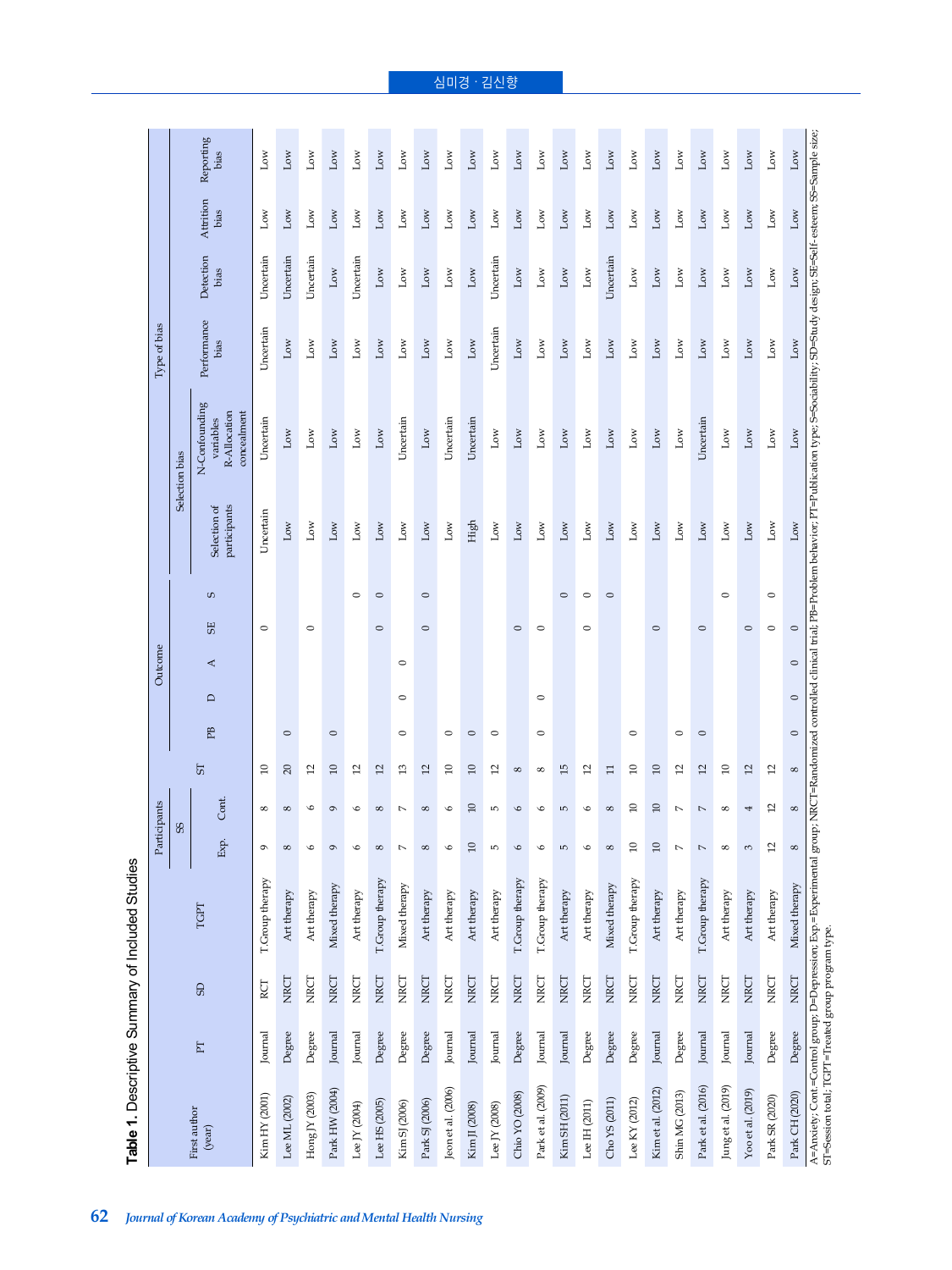으로 유의하였으나, 불안, 우울은 통계적으로 유의하지 않았다. 본 연구의 이질성은 I<sup>2</sup>=78% 으로 나타나 큰 범위에 속하여

[18] 조절 효과크기 분석결과, 출판유형에서는 학위논문(Hedges' g=1.80)이 학술지 논문(Hedges' g=1.66) 보다 높아 출판 편향이 낮은 것으로 나타났으며 두 집단 간의 효과크기의 차이 는 통계적으로 유의하였다(*p*=.001). 프로그램 유형은 예술치 료(Hedges' g=2.21)가 전통적 집단치료(Hedges' g=1.65)보 다 높은 큰 효과크기로 나타났다. 총회기는 10회기 이상(Hedges' g=1.76)이 10회기 미만(Hedges' g=1.73)보다 효과크기 가 높았고 집단크기는 10명 미만(Hedges' g=1.92)이 10명 이 상(Hedges' g=0.74)보다 효과크기가 높았다. 회기당 중재 시 간은 60분 이내(Hedges' g=1.27)가 60분 이상(Hedges' g= 1.10)보다 효과크기가 높았다. 메타회귀분석 결과, 출판연도 (slope=0.10, *p*<.001)에 따라 효과크기는 유의한 차이가 있는 것으로 나타났다(Figure 2).

본 연구의 출판편향은 funnel plot에서 출판편향이 발생한 것으로 나타나, Trim and Fill 방법을 통해 편향되지 않은 상태 의 교정된 효과 크기를 재산출한 결과는 총 23개의 개별연구가 삽입될 경우 funnel plot이 좌우대칭이 되는 것으로 나타났고, 교정전 평균 효과 크기는 1.75에서 교정 후의 효과크기는 1.15 로 나타났다(Figure 3).

## **논 의**

본 연구는 국내 학대피해 아동을 위한 중재 프로그램의 효과 를 검증하여 근거기반의 실천적 기초자료를 제공하고자 시도 되었다. 주요결과를 중심으로 다음과 같이 논의하고자 한다.

분석대상의 일반적 특성을 살펴보면, 출판연도는 따로 제한 을 두지 않고 검색하였지만 2001년에서 2020년까지의 연구가 선정되었다. 2001년에서 2010년까지 출판된 연구물은 13편 (54.2%), 2011년에서 2020년은 11편(45.8%)으로 2015년 이후 아동학대 신고 건수가 폭발적으로 증가하고 아동학대의 심각 성이 고조되면서 사회적 관심이 부각되어진 데 비해 아동학대 중재연구는 그다지 증가하지 않았음을 알 수 있다. 전통적으로 아동학대 문제에 대한 개입의 초점은 가해부모 또는 보호자를 대상으로 재발 예방 교육 등의 중재가 이루어졌고 학대경험 아 동이나 청소년은 상대적으로 개입이 부족하였다. 학대아동 피 해의 심각성을 고려해 볼 때 아동 대상 중재가 지역사회기관, 학교, 가정 등 다양한 장소에서 연계되어 이루어져야 할 것이 다. 연구설계는 RCT 연구가 단 1편(4.2%)에 불과하였다. 이는 학대피해 아동의 상황이 원가정 보호가 83.9%, 분리 조치가 12.2%[1]로 대부분의 학대 아동이 가정에 머물고 있으며 아동 보호전문기관 등 집단적으로 머무르는 곳이 제한적이어서 대 상자 선정의 어려움에 기인한 것이라고 볼 수 있다. 학대 아동 은 노출을 꺼리고 쉼터 등 단기간 거주하는 기관에 있는 아동을 대상으로 해야 하는 등 연구참여 대상이 제한적이어서 프로그 램의 효과성 검증에 영향을 미칠 수 있는 요인들을 최대한 통제 하지 못한 연구가 많았다. 향후 이런 요인을 통제하여 연구에 대한 객관성을 높이기 위해 학대피해 아동을 위한 중재 프로그 램의 RCT 연구가 적극적으로 시행되어야 할 것이다. 실험군의 프로그램의 유형은 예술치료, 집단치료, 융합치료로 분류하였 을 때 예술치료가 가장 높은 비율을 차지하였다. 이는 활동성이 높은 아동에 대해서는 시각, 청각, 촉각을 이용한 예술치료가 전통적 접근방법인 집단치료보다 접근성과 활용성이 높은 것 에 기인한 결과로 보여진다.

연구방법론적 질평가를 살펴보면, RCT 1편은 대상자의 선 택과 배정순서 은폐에 대해 불확실하였고, 종속변수에 대한 실 험군과 대조군의 동질성을 검증하지 않은 2편을 제외하고는 모든 연구에서 동질성을 검증하였다. 실험군과 대조군의 배정 이나 짝짓기, 눈가림법, 시험효과 최소화 등의 외생변수를 통 제하기 위한 방안에 대한 기술이 없는 논문이 4편이었다. 향후 학대피해 아동을 위한 중재 프로그램은 비뚤림의 위험을 고려 하여 수행할 수 있도록 노력해야 할 것이다.

총 24편의 학대아동을 위한 중재 프로그램을 분석한 결과, 전체 평균 효과크기는 1.75(95% CI: 1.48~2.03)로 나타나 큰 효 과크기를 보였다. 이는 Im [24]의 학교폭력을 포함한 심리적 이상 경험 아동 중재에 대한 메타분석 연구에서 전체 평균 효과 크기 1.30 보다 높았고 Kang [16]의 평균 효과크기 1.07보다 높 았다. 이러한 결과를 통해 그동안 시행된 중재 프로그램이 학대 피해 아동에게 긍정적인 효과가 있는 것으로 검증되었다. 따라 서 학대피해 아동에 대한 효과가 지속될 수 있도록 계속적인 관 심을 가지고 중재가 이루어진다면 학대로 인한 문제를 조기에 발견하고 치료할 수 있는 가능성이 크다는 것을 시사한다.

결과변수별 효과크기는 사회성, 문제행동, 자아존중감의 순 으로 나타났다. 이는 2012년까지 학대피해 아동을 대상으로 중 재의 효과를 메타분석 한 Kim [15]의 연구에서 중재 프로그램 은 자아존중감과 대인관계 능력 향상에 효과가 있었다는 결과 와 유사하였다. Kang [18]은 치료주제에 따라 평균효과크기가 유의미한 차이가 있다고 하여 본 연구와 일부 유사하였으나 자 아성장과 사회성은 큰 효과크기를 갖고 심리정서는 중간 정도 의 효과크기, 문제행동은 작은 효과크기를 갖는 것으로 나타났 다고 하였다. 또한 문제행동을 결과변수로 다루는 논문이 11편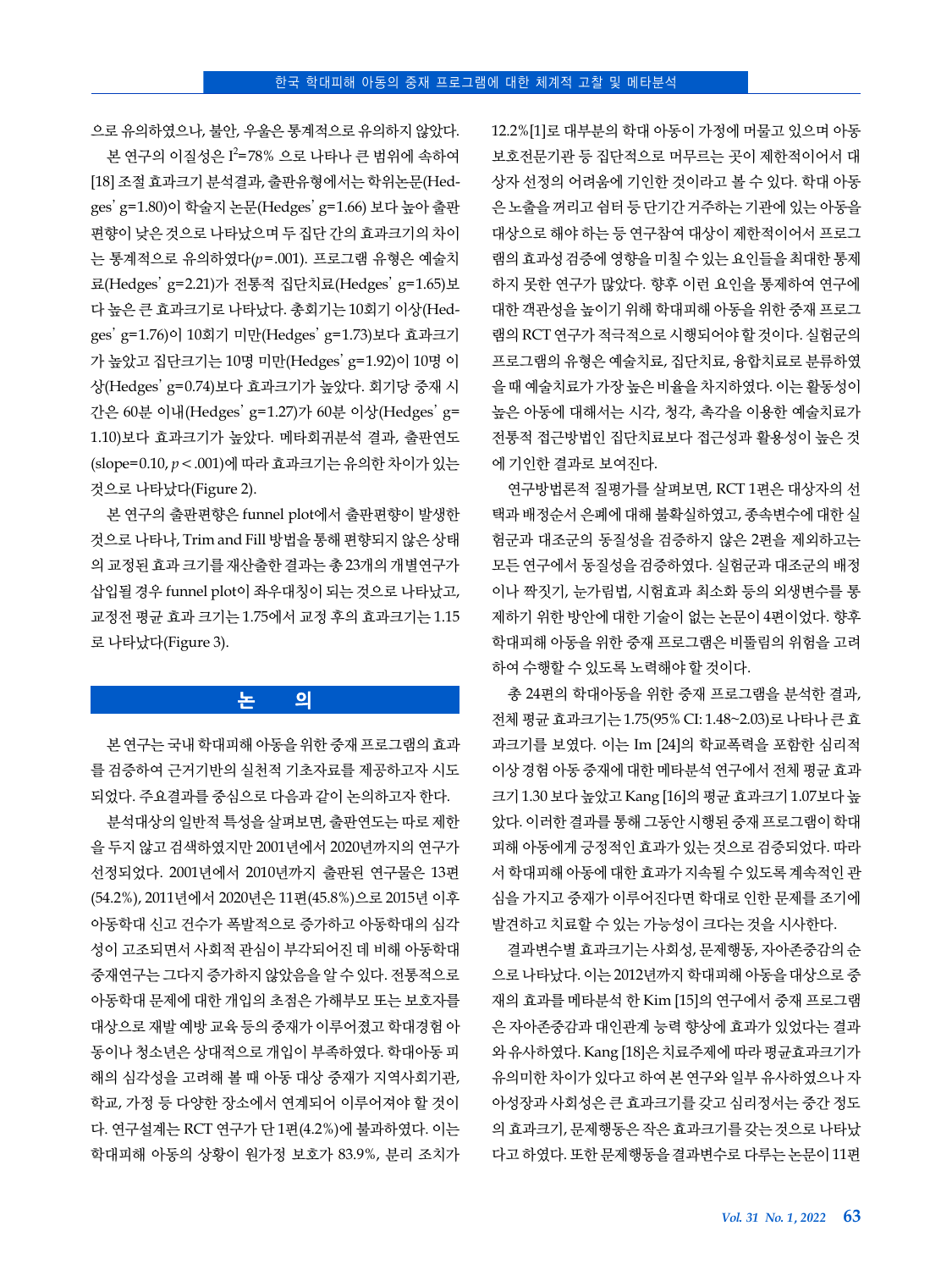## 심미경 · 김신향

| <b>Hedges's Standard Lower Upper</b><br>limit limit p-ValueTreated-AControl-B<br>error<br>g<br>1.10<br>0.83<br>$-0.52$<br>2.72<br>0.184<br>15<br>15<br>Anxiety<br>Outcome<br>Depressed<br>1.30<br>0.67<br>$-0.01$<br>2.61<br>0.052<br>46<br>47<br>variables<br>283<br>286<br>Problem behavior<br>1.68<br>0.24<br>1.21<br>2.14<br>0.000<br>0.29<br>Self esteem<br>1.08<br>2.24<br>0.000<br>139<br>1.66<br>143<br>0.25<br>2.52<br>0.000<br>171<br>Sociability<br>2.03<br>1.54<br>171<br>Overall<br>1.48<br>2.03<br>0.000<br>654<br>662<br>1.75<br>0.14<br>$-2.00$<br>0.00<br>4.00<br>-4.00<br>2.00<br><b>Group by</b><br><b>Statistics for each study</b><br><b>Sample size</b><br>Hedges's g and 95% CI<br><b>Published type</b><br><b>Hedges's Standard Lower Upper</b><br>limit p-Value Treated-A Control-B<br>error<br>limit<br>g<br>1.80<br>0.18<br>1.44<br>0.000<br>308<br>308<br><b>Degree</b><br>2.15<br>1.66<br>354<br>Journal<br>0.21<br>1.24<br>2.07<br>0.000<br>346<br>$-4.00$<br>$-2.00$<br>0.00<br>2.00<br>4.00<br>Group by<br><b>Statistics for each study</b><br>Sample size<br>Hedges's g and 95% CI<br><b>Program</b> from<br>Hedges's Standard Lower Upper<br>limit p-Value Treated-A Control-B<br>error<br>limit<br>g<br>225<br>Art therapy<br>2.21<br>0.22<br>2.64<br>0.000<br>221<br>1.78<br><b>Mixed therapy</b><br>1.15<br>0.27<br>0.62<br>1.68<br>0.000<br>150<br>150<br>1.65<br>0.24<br>2.12<br>0.000<br>283<br>287<br>Traditional group therapy<br>1.18<br>$-4.00$<br>$-2.00$<br>0.00<br>2.00<br>4.00<br>Hedges's g and 95% CI<br><b>Group by</b><br><b>Statistics for each study</b><br>Sample size<br><b>Total session</b><br><b>Hedges's Standard Lower Upper</b><br>limit limit p-Value Treated-A Control-B<br>error<br>g<br>Moderator<br>Less than 10 session<br>0.26<br>1.22<br>2.24<br>0.000<br>259<br>264<br>1.73<br>variables<br>395<br>More than 10 session<br>1.76<br>1.43<br>2.09<br>0.000<br>398<br>0.17<br>$-4.00$<br>$-2.00$<br>0.00<br>2.00<br>4.00<br><b>Statistics for each study</b><br><b>Sample size</b><br>Hedges's g and 95% CI<br><b>Group by</b><br><b>Group size</b><br><b>Hedges's Standard Lower Upper</b><br>limit limit p-Value Treated-A Control-B<br>error<br>g<br>Less than 10 people<br>1.92<br>0.15<br>1.63 2.21 0.000<br>445<br>448<br>More than 10 people<br>0.74<br>0.32<br>1.37 0.021<br>209<br>214<br>0.11<br>4.00<br>$-4.00$<br>$-2.00$<br>0.00<br>2.00<br><b>Group by</b><br><b>Statistics for each study</b><br>Sample size<br>Hedges's g and 95% CI<br><b>Time per session</b><br><b>Hedges's Standard Lower Upper</b><br>limit p-Value Treated-A Control-B<br>error<br>limit<br>g<br>Less than 60 minutes.<br>184<br>1.27<br>0.11<br>1.05<br>1.49<br>0.000<br>184<br>478<br>More than 60 minutes<br>0.07<br>0.000<br>470<br>1.10<br>0.95<br>1.24<br>4.00<br>-4.00<br>$-2.00$<br>0.00<br>2.00<br><b>Treated-A</b><br><b>Control-B</b> | <b>Group by</b><br><b>Outcome variable</b> | <b>Statistics for each study</b> |  |  |  |  |  |  | <b>Sample size</b> |  |  | Hedges's g and 95% CI |  |  |  |  |
|------------------------------------------------------------------------------------------------------------------------------------------------------------------------------------------------------------------------------------------------------------------------------------------------------------------------------------------------------------------------------------------------------------------------------------------------------------------------------------------------------------------------------------------------------------------------------------------------------------------------------------------------------------------------------------------------------------------------------------------------------------------------------------------------------------------------------------------------------------------------------------------------------------------------------------------------------------------------------------------------------------------------------------------------------------------------------------------------------------------------------------------------------------------------------------------------------------------------------------------------------------------------------------------------------------------------------------------------------------------------------------------------------------------------------------------------------------------------------------------------------------------------------------------------------------------------------------------------------------------------------------------------------------------------------------------------------------------------------------------------------------------------------------------------------------------------------------------------------------------------------------------------------------------------------------------------------------------------------------------------------------------------------------------------------------------------------------------------------------------------------------------------------------------------------------------------------------------------------------------------------------------------------------------------------------------------------------------------------------------------------------------------------------------------------------------------------------------------------------------------------------------------------------------------------------------------------------------------------------------------------------------------------------------------------------------------------------------------------------------------------------------------------------------------------------------------------------------------------------------------------------------------------------|--------------------------------------------|----------------------------------|--|--|--|--|--|--|--------------------|--|--|-----------------------|--|--|--|--|
|                                                                                                                                                                                                                                                                                                                                                                                                                                                                                                                                                                                                                                                                                                                                                                                                                                                                                                                                                                                                                                                                                                                                                                                                                                                                                                                                                                                                                                                                                                                                                                                                                                                                                                                                                                                                                                                                                                                                                                                                                                                                                                                                                                                                                                                                                                                                                                                                                                                                                                                                                                                                                                                                                                                                                                                                                                                                                                            |                                            |                                  |  |  |  |  |  |  |                    |  |  |                       |  |  |  |  |
|                                                                                                                                                                                                                                                                                                                                                                                                                                                                                                                                                                                                                                                                                                                                                                                                                                                                                                                                                                                                                                                                                                                                                                                                                                                                                                                                                                                                                                                                                                                                                                                                                                                                                                                                                                                                                                                                                                                                                                                                                                                                                                                                                                                                                                                                                                                                                                                                                                                                                                                                                                                                                                                                                                                                                                                                                                                                                                            |                                            |                                  |  |  |  |  |  |  |                    |  |  |                       |  |  |  |  |
|                                                                                                                                                                                                                                                                                                                                                                                                                                                                                                                                                                                                                                                                                                                                                                                                                                                                                                                                                                                                                                                                                                                                                                                                                                                                                                                                                                                                                                                                                                                                                                                                                                                                                                                                                                                                                                                                                                                                                                                                                                                                                                                                                                                                                                                                                                                                                                                                                                                                                                                                                                                                                                                                                                                                                                                                                                                                                                            |                                            |                                  |  |  |  |  |  |  |                    |  |  |                       |  |  |  |  |
|                                                                                                                                                                                                                                                                                                                                                                                                                                                                                                                                                                                                                                                                                                                                                                                                                                                                                                                                                                                                                                                                                                                                                                                                                                                                                                                                                                                                                                                                                                                                                                                                                                                                                                                                                                                                                                                                                                                                                                                                                                                                                                                                                                                                                                                                                                                                                                                                                                                                                                                                                                                                                                                                                                                                                                                                                                                                                                            |                                            |                                  |  |  |  |  |  |  |                    |  |  |                       |  |  |  |  |
|                                                                                                                                                                                                                                                                                                                                                                                                                                                                                                                                                                                                                                                                                                                                                                                                                                                                                                                                                                                                                                                                                                                                                                                                                                                                                                                                                                                                                                                                                                                                                                                                                                                                                                                                                                                                                                                                                                                                                                                                                                                                                                                                                                                                                                                                                                                                                                                                                                                                                                                                                                                                                                                                                                                                                                                                                                                                                                            |                                            |                                  |  |  |  |  |  |  |                    |  |  |                       |  |  |  |  |
|                                                                                                                                                                                                                                                                                                                                                                                                                                                                                                                                                                                                                                                                                                                                                                                                                                                                                                                                                                                                                                                                                                                                                                                                                                                                                                                                                                                                                                                                                                                                                                                                                                                                                                                                                                                                                                                                                                                                                                                                                                                                                                                                                                                                                                                                                                                                                                                                                                                                                                                                                                                                                                                                                                                                                                                                                                                                                                            |                                            |                                  |  |  |  |  |  |  |                    |  |  |                       |  |  |  |  |
|                                                                                                                                                                                                                                                                                                                                                                                                                                                                                                                                                                                                                                                                                                                                                                                                                                                                                                                                                                                                                                                                                                                                                                                                                                                                                                                                                                                                                                                                                                                                                                                                                                                                                                                                                                                                                                                                                                                                                                                                                                                                                                                                                                                                                                                                                                                                                                                                                                                                                                                                                                                                                                                                                                                                                                                                                                                                                                            |                                            |                                  |  |  |  |  |  |  |                    |  |  |                       |  |  |  |  |
|                                                                                                                                                                                                                                                                                                                                                                                                                                                                                                                                                                                                                                                                                                                                                                                                                                                                                                                                                                                                                                                                                                                                                                                                                                                                                                                                                                                                                                                                                                                                                                                                                                                                                                                                                                                                                                                                                                                                                                                                                                                                                                                                                                                                                                                                                                                                                                                                                                                                                                                                                                                                                                                                                                                                                                                                                                                                                                            |                                            |                                  |  |  |  |  |  |  |                    |  |  |                       |  |  |  |  |
|                                                                                                                                                                                                                                                                                                                                                                                                                                                                                                                                                                                                                                                                                                                                                                                                                                                                                                                                                                                                                                                                                                                                                                                                                                                                                                                                                                                                                                                                                                                                                                                                                                                                                                                                                                                                                                                                                                                                                                                                                                                                                                                                                                                                                                                                                                                                                                                                                                                                                                                                                                                                                                                                                                                                                                                                                                                                                                            |                                            |                                  |  |  |  |  |  |  |                    |  |  |                       |  |  |  |  |
|                                                                                                                                                                                                                                                                                                                                                                                                                                                                                                                                                                                                                                                                                                                                                                                                                                                                                                                                                                                                                                                                                                                                                                                                                                                                                                                                                                                                                                                                                                                                                                                                                                                                                                                                                                                                                                                                                                                                                                                                                                                                                                                                                                                                                                                                                                                                                                                                                                                                                                                                                                                                                                                                                                                                                                                                                                                                                                            |                                            |                                  |  |  |  |  |  |  |                    |  |  |                       |  |  |  |  |
|                                                                                                                                                                                                                                                                                                                                                                                                                                                                                                                                                                                                                                                                                                                                                                                                                                                                                                                                                                                                                                                                                                                                                                                                                                                                                                                                                                                                                                                                                                                                                                                                                                                                                                                                                                                                                                                                                                                                                                                                                                                                                                                                                                                                                                                                                                                                                                                                                                                                                                                                                                                                                                                                                                                                                                                                                                                                                                            |                                            |                                  |  |  |  |  |  |  |                    |  |  |                       |  |  |  |  |
|                                                                                                                                                                                                                                                                                                                                                                                                                                                                                                                                                                                                                                                                                                                                                                                                                                                                                                                                                                                                                                                                                                                                                                                                                                                                                                                                                                                                                                                                                                                                                                                                                                                                                                                                                                                                                                                                                                                                                                                                                                                                                                                                                                                                                                                                                                                                                                                                                                                                                                                                                                                                                                                                                                                                                                                                                                                                                                            |                                            |                                  |  |  |  |  |  |  |                    |  |  |                       |  |  |  |  |
|                                                                                                                                                                                                                                                                                                                                                                                                                                                                                                                                                                                                                                                                                                                                                                                                                                                                                                                                                                                                                                                                                                                                                                                                                                                                                                                                                                                                                                                                                                                                                                                                                                                                                                                                                                                                                                                                                                                                                                                                                                                                                                                                                                                                                                                                                                                                                                                                                                                                                                                                                                                                                                                                                                                                                                                                                                                                                                            |                                            |                                  |  |  |  |  |  |  |                    |  |  |                       |  |  |  |  |
|                                                                                                                                                                                                                                                                                                                                                                                                                                                                                                                                                                                                                                                                                                                                                                                                                                                                                                                                                                                                                                                                                                                                                                                                                                                                                                                                                                                                                                                                                                                                                                                                                                                                                                                                                                                                                                                                                                                                                                                                                                                                                                                                                                                                                                                                                                                                                                                                                                                                                                                                                                                                                                                                                                                                                                                                                                                                                                            |                                            |                                  |  |  |  |  |  |  |                    |  |  |                       |  |  |  |  |
|                                                                                                                                                                                                                                                                                                                                                                                                                                                                                                                                                                                                                                                                                                                                                                                                                                                                                                                                                                                                                                                                                                                                                                                                                                                                                                                                                                                                                                                                                                                                                                                                                                                                                                                                                                                                                                                                                                                                                                                                                                                                                                                                                                                                                                                                                                                                                                                                                                                                                                                                                                                                                                                                                                                                                                                                                                                                                                            |                                            |                                  |  |  |  |  |  |  |                    |  |  |                       |  |  |  |  |
|                                                                                                                                                                                                                                                                                                                                                                                                                                                                                                                                                                                                                                                                                                                                                                                                                                                                                                                                                                                                                                                                                                                                                                                                                                                                                                                                                                                                                                                                                                                                                                                                                                                                                                                                                                                                                                                                                                                                                                                                                                                                                                                                                                                                                                                                                                                                                                                                                                                                                                                                                                                                                                                                                                                                                                                                                                                                                                            |                                            |                                  |  |  |  |  |  |  |                    |  |  |                       |  |  |  |  |
|                                                                                                                                                                                                                                                                                                                                                                                                                                                                                                                                                                                                                                                                                                                                                                                                                                                                                                                                                                                                                                                                                                                                                                                                                                                                                                                                                                                                                                                                                                                                                                                                                                                                                                                                                                                                                                                                                                                                                                                                                                                                                                                                                                                                                                                                                                                                                                                                                                                                                                                                                                                                                                                                                                                                                                                                                                                                                                            |                                            |                                  |  |  |  |  |  |  |                    |  |  |                       |  |  |  |  |
|                                                                                                                                                                                                                                                                                                                                                                                                                                                                                                                                                                                                                                                                                                                                                                                                                                                                                                                                                                                                                                                                                                                                                                                                                                                                                                                                                                                                                                                                                                                                                                                                                                                                                                                                                                                                                                                                                                                                                                                                                                                                                                                                                                                                                                                                                                                                                                                                                                                                                                                                                                                                                                                                                                                                                                                                                                                                                                            |                                            |                                  |  |  |  |  |  |  |                    |  |  |                       |  |  |  |  |
|                                                                                                                                                                                                                                                                                                                                                                                                                                                                                                                                                                                                                                                                                                                                                                                                                                                                                                                                                                                                                                                                                                                                                                                                                                                                                                                                                                                                                                                                                                                                                                                                                                                                                                                                                                                                                                                                                                                                                                                                                                                                                                                                                                                                                                                                                                                                                                                                                                                                                                                                                                                                                                                                                                                                                                                                                                                                                                            |                                            |                                  |  |  |  |  |  |  |                    |  |  |                       |  |  |  |  |
|                                                                                                                                                                                                                                                                                                                                                                                                                                                                                                                                                                                                                                                                                                                                                                                                                                                                                                                                                                                                                                                                                                                                                                                                                                                                                                                                                                                                                                                                                                                                                                                                                                                                                                                                                                                                                                                                                                                                                                                                                                                                                                                                                                                                                                                                                                                                                                                                                                                                                                                                                                                                                                                                                                                                                                                                                                                                                                            |                                            |                                  |  |  |  |  |  |  |                    |  |  |                       |  |  |  |  |
|                                                                                                                                                                                                                                                                                                                                                                                                                                                                                                                                                                                                                                                                                                                                                                                                                                                                                                                                                                                                                                                                                                                                                                                                                                                                                                                                                                                                                                                                                                                                                                                                                                                                                                                                                                                                                                                                                                                                                                                                                                                                                                                                                                                                                                                                                                                                                                                                                                                                                                                                                                                                                                                                                                                                                                                                                                                                                                            |                                            |                                  |  |  |  |  |  |  |                    |  |  |                       |  |  |  |  |
|                                                                                                                                                                                                                                                                                                                                                                                                                                                                                                                                                                                                                                                                                                                                                                                                                                                                                                                                                                                                                                                                                                                                                                                                                                                                                                                                                                                                                                                                                                                                                                                                                                                                                                                                                                                                                                                                                                                                                                                                                                                                                                                                                                                                                                                                                                                                                                                                                                                                                                                                                                                                                                                                                                                                                                                                                                                                                                            |                                            |                                  |  |  |  |  |  |  |                    |  |  |                       |  |  |  |  |
|                                                                                                                                                                                                                                                                                                                                                                                                                                                                                                                                                                                                                                                                                                                                                                                                                                                                                                                                                                                                                                                                                                                                                                                                                                                                                                                                                                                                                                                                                                                                                                                                                                                                                                                                                                                                                                                                                                                                                                                                                                                                                                                                                                                                                                                                                                                                                                                                                                                                                                                                                                                                                                                                                                                                                                                                                                                                                                            |                                            |                                  |  |  |  |  |  |  |                    |  |  |                       |  |  |  |  |
|                                                                                                                                                                                                                                                                                                                                                                                                                                                                                                                                                                                                                                                                                                                                                                                                                                                                                                                                                                                                                                                                                                                                                                                                                                                                                                                                                                                                                                                                                                                                                                                                                                                                                                                                                                                                                                                                                                                                                                                                                                                                                                                                                                                                                                                                                                                                                                                                                                                                                                                                                                                                                                                                                                                                                                                                                                                                                                            |                                            |                                  |  |  |  |  |  |  |                    |  |  |                       |  |  |  |  |
|                                                                                                                                                                                                                                                                                                                                                                                                                                                                                                                                                                                                                                                                                                                                                                                                                                                                                                                                                                                                                                                                                                                                                                                                                                                                                                                                                                                                                                                                                                                                                                                                                                                                                                                                                                                                                                                                                                                                                                                                                                                                                                                                                                                                                                                                                                                                                                                                                                                                                                                                                                                                                                                                                                                                                                                                                                                                                                            |                                            |                                  |  |  |  |  |  |  |                    |  |  |                       |  |  |  |  |
|                                                                                                                                                                                                                                                                                                                                                                                                                                                                                                                                                                                                                                                                                                                                                                                                                                                                                                                                                                                                                                                                                                                                                                                                                                                                                                                                                                                                                                                                                                                                                                                                                                                                                                                                                                                                                                                                                                                                                                                                                                                                                                                                                                                                                                                                                                                                                                                                                                                                                                                                                                                                                                                                                                                                                                                                                                                                                                            |                                            |                                  |  |  |  |  |  |  |                    |  |  |                       |  |  |  |  |
|                                                                                                                                                                                                                                                                                                                                                                                                                                                                                                                                                                                                                                                                                                                                                                                                                                                                                                                                                                                                                                                                                                                                                                                                                                                                                                                                                                                                                                                                                                                                                                                                                                                                                                                                                                                                                                                                                                                                                                                                                                                                                                                                                                                                                                                                                                                                                                                                                                                                                                                                                                                                                                                                                                                                                                                                                                                                                                            |                                            |                                  |  |  |  |  |  |  |                    |  |  |                       |  |  |  |  |
|                                                                                                                                                                                                                                                                                                                                                                                                                                                                                                                                                                                                                                                                                                                                                                                                                                                                                                                                                                                                                                                                                                                                                                                                                                                                                                                                                                                                                                                                                                                                                                                                                                                                                                                                                                                                                                                                                                                                                                                                                                                                                                                                                                                                                                                                                                                                                                                                                                                                                                                                                                                                                                                                                                                                                                                                                                                                                                            |                                            |                                  |  |  |  |  |  |  |                    |  |  |                       |  |  |  |  |
|                                                                                                                                                                                                                                                                                                                                                                                                                                                                                                                                                                                                                                                                                                                                                                                                                                                                                                                                                                                                                                                                                                                                                                                                                                                                                                                                                                                                                                                                                                                                                                                                                                                                                                                                                                                                                                                                                                                                                                                                                                                                                                                                                                                                                                                                                                                                                                                                                                                                                                                                                                                                                                                                                                                                                                                                                                                                                                            |                                            |                                  |  |  |  |  |  |  |                    |  |  |                       |  |  |  |  |
|                                                                                                                                                                                                                                                                                                                                                                                                                                                                                                                                                                                                                                                                                                                                                                                                                                                                                                                                                                                                                                                                                                                                                                                                                                                                                                                                                                                                                                                                                                                                                                                                                                                                                                                                                                                                                                                                                                                                                                                                                                                                                                                                                                                                                                                                                                                                                                                                                                                                                                                                                                                                                                                                                                                                                                                                                                                                                                            |                                            |                                  |  |  |  |  |  |  |                    |  |  |                       |  |  |  |  |
|                                                                                                                                                                                                                                                                                                                                                                                                                                                                                                                                                                                                                                                                                                                                                                                                                                                                                                                                                                                                                                                                                                                                                                                                                                                                                                                                                                                                                                                                                                                                                                                                                                                                                                                                                                                                                                                                                                                                                                                                                                                                                                                                                                                                                                                                                                                                                                                                                                                                                                                                                                                                                                                                                                                                                                                                                                                                                                            |                                            |                                  |  |  |  |  |  |  |                    |  |  |                       |  |  |  |  |
|                                                                                                                                                                                                                                                                                                                                                                                                                                                                                                                                                                                                                                                                                                                                                                                                                                                                                                                                                                                                                                                                                                                                                                                                                                                                                                                                                                                                                                                                                                                                                                                                                                                                                                                                                                                                                                                                                                                                                                                                                                                                                                                                                                                                                                                                                                                                                                                                                                                                                                                                                                                                                                                                                                                                                                                                                                                                                                            |                                            |                                  |  |  |  |  |  |  |                    |  |  |                       |  |  |  |  |
|                                                                                                                                                                                                                                                                                                                                                                                                                                                                                                                                                                                                                                                                                                                                                                                                                                                                                                                                                                                                                                                                                                                                                                                                                                                                                                                                                                                                                                                                                                                                                                                                                                                                                                                                                                                                                                                                                                                                                                                                                                                                                                                                                                                                                                                                                                                                                                                                                                                                                                                                                                                                                                                                                                                                                                                                                                                                                                            |                                            |                                  |  |  |  |  |  |  |                    |  |  |                       |  |  |  |  |
|                                                                                                                                                                                                                                                                                                                                                                                                                                                                                                                                                                                                                                                                                                                                                                                                                                                                                                                                                                                                                                                                                                                                                                                                                                                                                                                                                                                                                                                                                                                                                                                                                                                                                                                                                                                                                                                                                                                                                                                                                                                                                                                                                                                                                                                                                                                                                                                                                                                                                                                                                                                                                                                                                                                                                                                                                                                                                                            |                                            |                                  |  |  |  |  |  |  |                    |  |  |                       |  |  |  |  |
|                                                                                                                                                                                                                                                                                                                                                                                                                                                                                                                                                                                                                                                                                                                                                                                                                                                                                                                                                                                                                                                                                                                                                                                                                                                                                                                                                                                                                                                                                                                                                                                                                                                                                                                                                                                                                                                                                                                                                                                                                                                                                                                                                                                                                                                                                                                                                                                                                                                                                                                                                                                                                                                                                                                                                                                                                                                                                                            |                                            |                                  |  |  |  |  |  |  |                    |  |  |                       |  |  |  |  |
|                                                                                                                                                                                                                                                                                                                                                                                                                                                                                                                                                                                                                                                                                                                                                                                                                                                                                                                                                                                                                                                                                                                                                                                                                                                                                                                                                                                                                                                                                                                                                                                                                                                                                                                                                                                                                                                                                                                                                                                                                                                                                                                                                                                                                                                                                                                                                                                                                                                                                                                                                                                                                                                                                                                                                                                                                                                                                                            |                                            |                                  |  |  |  |  |  |  |                    |  |  |                       |  |  |  |  |
|                                                                                                                                                                                                                                                                                                                                                                                                                                                                                                                                                                                                                                                                                                                                                                                                                                                                                                                                                                                                                                                                                                                                                                                                                                                                                                                                                                                                                                                                                                                                                                                                                                                                                                                                                                                                                                                                                                                                                                                                                                                                                                                                                                                                                                                                                                                                                                                                                                                                                                                                                                                                                                                                                                                                                                                                                                                                                                            |                                            |                                  |  |  |  |  |  |  |                    |  |  |                       |  |  |  |  |
|                                                                                                                                                                                                                                                                                                                                                                                                                                                                                                                                                                                                                                                                                                                                                                                                                                                                                                                                                                                                                                                                                                                                                                                                                                                                                                                                                                                                                                                                                                                                                                                                                                                                                                                                                                                                                                                                                                                                                                                                                                                                                                                                                                                                                                                                                                                                                                                                                                                                                                                                                                                                                                                                                                                                                                                                                                                                                                            |                                            |                                  |  |  |  |  |  |  |                    |  |  |                       |  |  |  |  |
|                                                                                                                                                                                                                                                                                                                                                                                                                                                                                                                                                                                                                                                                                                                                                                                                                                                                                                                                                                                                                                                                                                                                                                                                                                                                                                                                                                                                                                                                                                                                                                                                                                                                                                                                                                                                                                                                                                                                                                                                                                                                                                                                                                                                                                                                                                                                                                                                                                                                                                                                                                                                                                                                                                                                                                                                                                                                                                            |                                            |                                  |  |  |  |  |  |  |                    |  |  |                       |  |  |  |  |
|                                                                                                                                                                                                                                                                                                                                                                                                                                                                                                                                                                                                                                                                                                                                                                                                                                                                                                                                                                                                                                                                                                                                                                                                                                                                                                                                                                                                                                                                                                                                                                                                                                                                                                                                                                                                                                                                                                                                                                                                                                                                                                                                                                                                                                                                                                                                                                                                                                                                                                                                                                                                                                                                                                                                                                                                                                                                                                            |                                            |                                  |  |  |  |  |  |  |                    |  |  |                       |  |  |  |  |
|                                                                                                                                                                                                                                                                                                                                                                                                                                                                                                                                                                                                                                                                                                                                                                                                                                                                                                                                                                                                                                                                                                                                                                                                                                                                                                                                                                                                                                                                                                                                                                                                                                                                                                                                                                                                                                                                                                                                                                                                                                                                                                                                                                                                                                                                                                                                                                                                                                                                                                                                                                                                                                                                                                                                                                                                                                                                                                            |                                            |                                  |  |  |  |  |  |  |                    |  |  |                       |  |  |  |  |
|                                                                                                                                                                                                                                                                                                                                                                                                                                                                                                                                                                                                                                                                                                                                                                                                                                                                                                                                                                                                                                                                                                                                                                                                                                                                                                                                                                                                                                                                                                                                                                                                                                                                                                                                                                                                                                                                                                                                                                                                                                                                                                                                                                                                                                                                                                                                                                                                                                                                                                                                                                                                                                                                                                                                                                                                                                                                                                            |                                            |                                  |  |  |  |  |  |  |                    |  |  |                       |  |  |  |  |

**Figure 2.** Forest plot and effect size.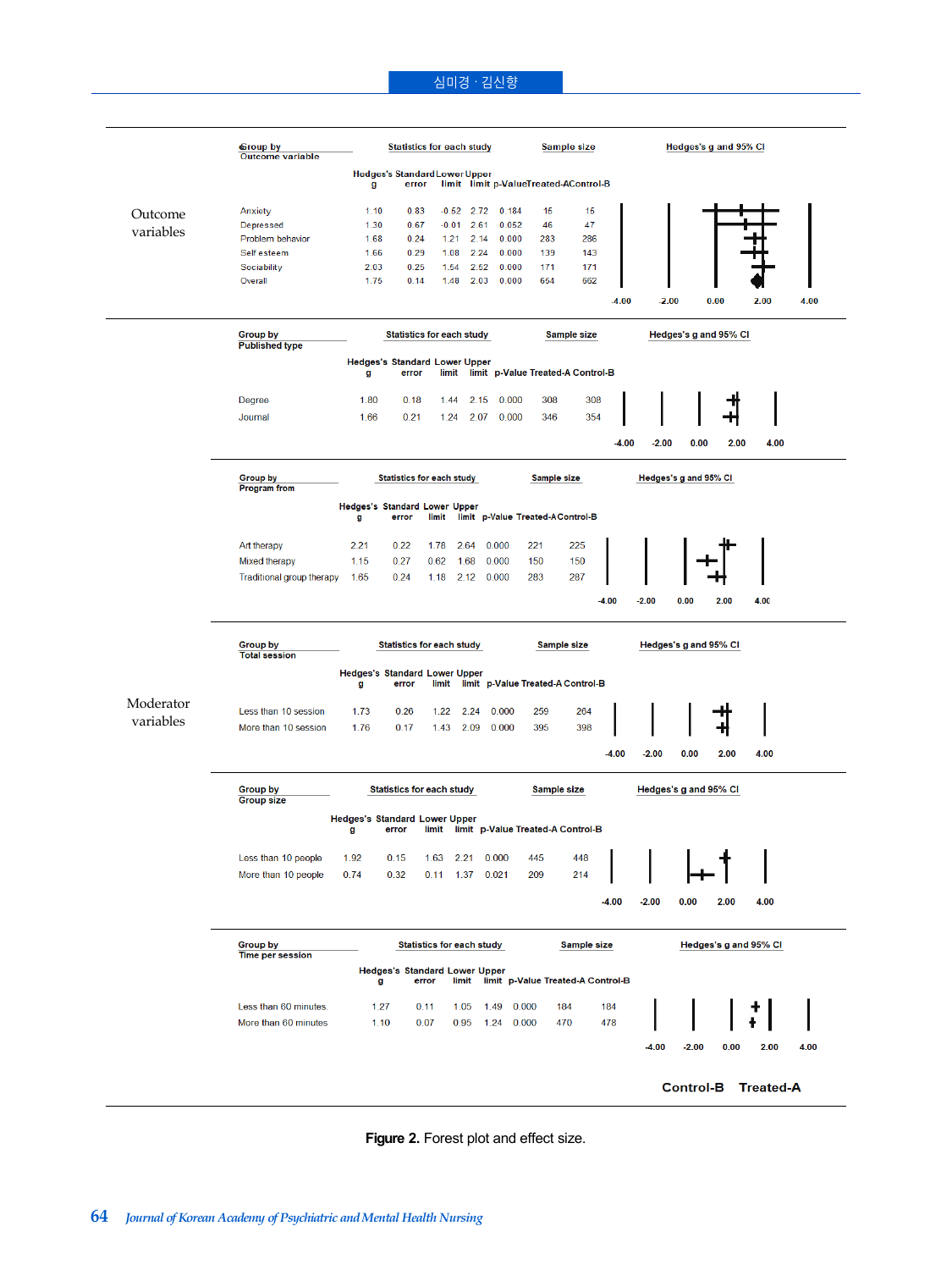Funnel Plot of Standard Error by Hedges's g





으로 2010년대 중후반부터 학대결과의 행동적 요소를 고려해 문제행동을 다루는 중재연구가 크게 증가한 것도 바람직한 동 향으로 보여진다. 아동 대상의 중재는 자아존중감과 사회성을 높이고 문제행동을 줄이는 효과를 보였으므로 앞으로도 학대 부모나 학대 가해자에 대한 교육과 치료와 함께 학대피해 아동 에 대해서도 중재 프로그램이 계속 병행되어야 할 것이다.

결과변수별 효과크기 분석결과를 살펴보면, 우울과 불안의 효과크기는 통계적으로 유의하지 않는 것으로 나타났다. 이런 결과에 비추어 학대피해 아동의 우울과 불안은 단기간의 중재 로 감소되기는 어려우며 장기간의 중재나 치료가 필요한 것으 로 사료된다. Im [24]은 심리적 외상 아동에 대한 심리치료의 세부 치료 요인에 따라 효과크기를 분석한 결과, 공격성, 분노, 자존감, 사회기술이 높은 효과크기를 보여주었고 우울만 중간 정도의 효과크기를 보여주었다. 학대피해 아동의 우울은 성인 기에 항우울제 약물 치료에 반응하지 않는 만성적 주요 우울장 애에 대한 중요한 변인이 될 수 있다[25]. Thomas 등[26]은 아 동학대는 정신질환의 원인과 경과에 중요한 요인으로 작용하 여 치료결과가 좋지 않은 정신질환 발병률이 비학대 아동의 1.51배로 보고하였다. Nelson 등[27]도 우울증 성인 환자의 거 의 절반이 아동기 학대 경험을 보고하였고, 학대아동은 조기 우 울증의 발현이나 만성우울증 혹은 치료에 저항적인 우울을 가 질 확률이 비학대 아동의 2배라고 보고하였다. 이처럼 학대의 결과로 쉽게 치유되지 않는, 전 생애를 관통하는 우울과 불안에 대한 중재 프로그램 개발이 학대 아동의 발달단계 특성에 따라 개발되어야 할 것이다. 또한, 지역사회와 기관, 국가가 조기에 개입하는 시스템의 정착과 장기간의 치료적 개입이 이루어져 야 할 것이며 계속적이고 주기적인 치료와 중재를 고려해야 할 것이다.

조절효과크기 분석결과를 살펴보면, 실험군의 프로그램 유 형의 효과크기는 예술치료, 전통적 집단치료, 융합치료의 순으 로 나타났다. Im [24]의 학대와 학교폭력 등을 포함한 심리적 외상 아동을 대상으로 한 국내 심리치료 메타분석에서 놀이치 료, 음악치료, 독서치료, 미술치료, 집단치료의 순으로 큰 효과 크기로 나타난 결과 및 Kang [18]의 연구에서 놀이치료, 게임 치료, 현실요법 순으로 큰 효과크기로 나타나 본 연구결과와 유 사하였다. 예술치료, 전통적 집단치료 모두 큰 효과크기가 있 어 아동에게 효과적인 프로그램임이 검증되었으므로 적극적 인 활용이 필요하다. 예술치료는 학대피해 아동의 발달적 특성 상 눈으로 보고 손으로 조작해보는 시각, 청각, 촉각 등의 감각 계를 활용하므로 전통적 집단치료보다 효과가 크게 나타난 것 으로 보여진다. 아동의 특성을 고려하여 다양한 자극을 함께 제공했을 때 대상자의 심리 정서적 반응을 더욱 촉진할 수 있으 므로[28] 학대피해 아동을 위한 중재 프로그램을 제공하기 위 해 자신의 내적인 정서를 표현하고 확인할 수 있는 장점이 있는 다양한 예술치료 기법을 적극적으로 활용할 가치가 있음을 보 여주는 결과라 할 것이다. 특히 통합예술치료는 미술, 음악, 놀 이로 구성되어 미술을 통해 내면적 욕구를 파악하고 놀이를 통 해 스트레스를 해소하며 음악을 통해 정서가 안정되면서 아동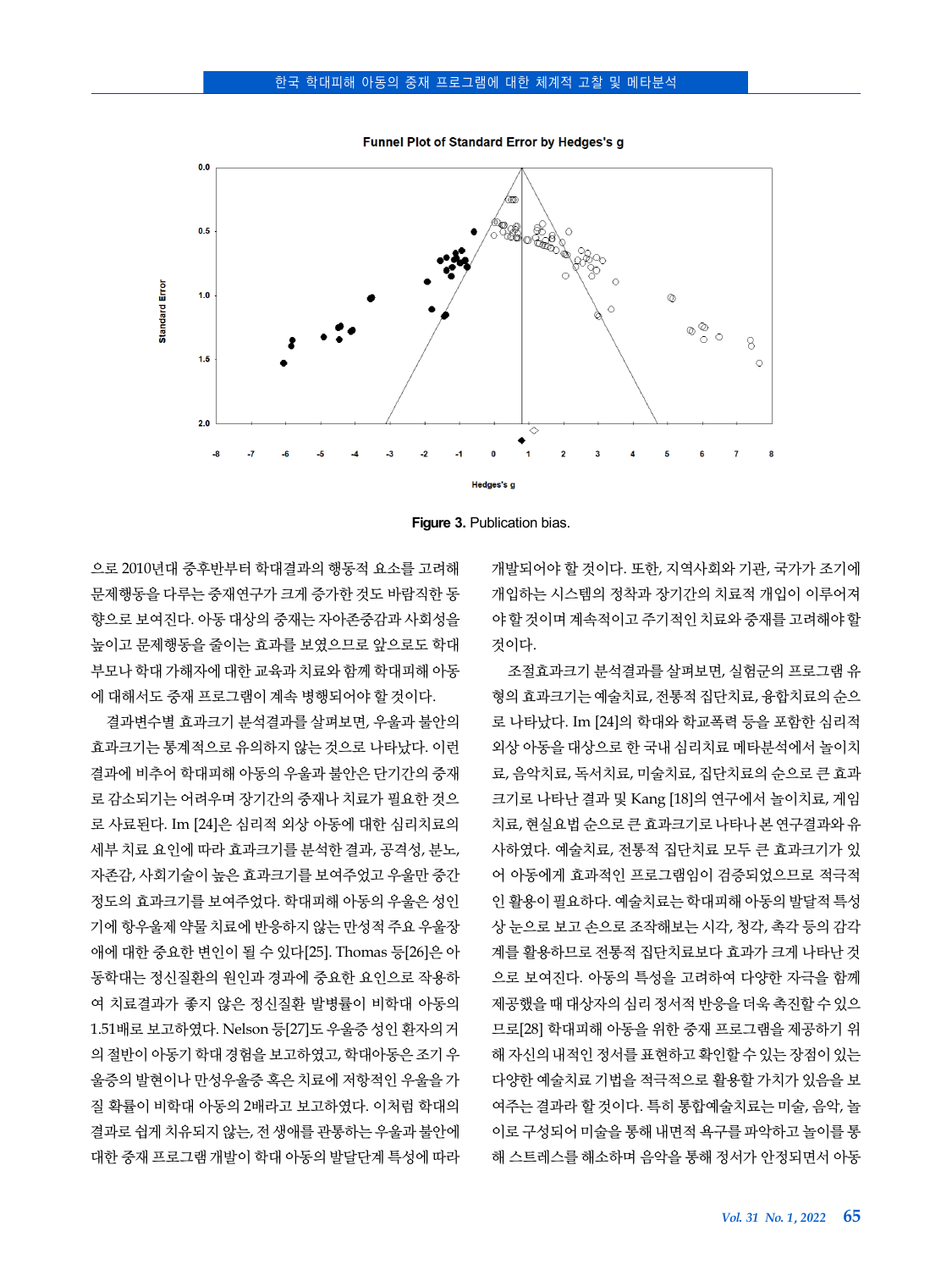#### 심미경 · 김신향

의 자아존중감이 향상되고 사회성이 향상되는 효과를 보여 [16] 의사소통에 어려움이 있는 대상자나 비언어적 의사소통 이 더 많은 유아에게 효과적인 치료가 될 수 있을 것이다. 중재 유형에 따른 중재결과 변수별로 보면 예술치료와 집단치료는 자아존중감 향상, 사회성 증진, 문제행동 감소 효과가 있는 것 으로 나타났고 융합치료는 우울과 불안, 자아존중감, 사회성, 문제행동의 결과변수에 효과가 있는 것으로 나타났다.

학대피해 아동의 중재 프로그램 진행요소에서 총회기가 10 회기 이상, 집단크기는 10명 미만, 1회기 중재 시간은 60분 이내 로 진행하는 것이 보다 효과적인 것으로 나타났다. Kang [16]의 연구에서는 총회기가 6~10회기일 때는 1.92로 큰 효과크기, 11-~15회기는 0.7로 중간 효과크기로 나타나 본연구결과와 다 르게 나타났다. 성인 집단상담 프로그램의 효과를 메타 분석한 연구[29]에서는 10~15명에서 효과크기가 높았으나 본 연구의 학대피해 아동은 10명 미만의 집단크기 시 효과크기가 더 큰 것 으로 확인되었다. 아동의 주의집중 시간이 성인보다 짧음을 고 려하여 60분 이내로 하는 것이 60분 이상보다 더 효과적임을 확인하였다. 중재 프로그램의 진행요소가 잘 구성되었다는 것 은 프로그램의 효과성에 대한 유의도를 높일 수 있다[30]. 따라 서, 향후 학대피해 아동의 중재 프로그램의 진행요소인 중재 총 회기, 집단크기, 1회기 중재 시간에 대한 임상적 근거를 토대로 한 표준화된 가이드라인 제공이 필요하다.

출판년도에 따른 효과크기에 대해 메타회귀분석을 실시한 결과, 중재와 출판년도의 관계는 양(+)의 방향으로 나타나 년 도가 지나면서 효과크기가 커지는 것으로 보였고 이는 중재 프 로그램에 대한 지식과 기술의 축적으로 점차 질적으로 효과가 향상되는 것으로 사료된다. 본 연구의 출판편향은 funnel plot 이 좌우 비대칭으로 나타나 Trim and Fill로 교정된 효과크기 를 분석한 결과, 교정후 의 평균 효과크기는 1.15로 큰 효과크 기를 보였고, 출판유형의 효과크기에서 학위논문이 학술논문 보다 높게 나타나 출판편향이 문제가 없음을 알 수 있다.

우리나라는 아직까지 학대피해 아동에 대한 서비스 제공과 프로그램이 많이 부족한 실정이며 피해아동의 심리정서적, 행 동적, 사회적 문제를 파악하여 그에 대한 장기간의 개입이 필 요하다. 실무활용 측면에서 선행연구에서 수행한 자아존중감 향상 프로그램, 분노조절훈련 프로그램 등의 문제행동 감소 프 로그램, 대인관계 증진을 위한 집단상담, 사회성 증진 프로그 램 등은 시설 거주 학대아동에게 복합적으로 사용해 볼 필요가 있으며 학교나 기관에서도 학대 피해아동을 확인하고 학대피 해 중재 프로그램을 적극 적용해 볼 필요가 있다. 간호계에서 학대경험 아동을 대상으로 한 중재 프로그램은 보고되지 않았

으므로 아동학대 신고자의 역할뿐만 아니라 학대아동을 위한 중재 프로그램 개발에도 다학제팀의 일원으로 적극 참여해야 할 것이다.

본 연구의 제한점은 다음과 같다. 첫째, 자아존중감과 문제 행동을 결과변수로 한 연구 편수에 비해 우울과 불안을 결과변 수로 한 연구 편수가 적어 우울과 불안이 통계적으로 유의하지 않았던 효과크기를 보인 것에 대해서 중요한 의의가 있는 결과 에도 불구하고 해석상 주의를 요하는 부분이며 향후 학대아동 의 우울과 불안감소를 위한 다양한 중재연구가 지속되어 누적 된 연구들의 통합검증이 필요하다. 둘째, 본 연구는 추후 검사 에 대해서는 효과크기를 산출하지 못하였는데 24편의 논문 중 에 추후검사를 실시한 논문은 5편에 불과하여 메타분석의 어 려움이 있었다. 향후 추후검사를 통해 프로그램 효과의 지속성 을 확인하는 장기적인 연구가 확대되어야 할 것이다. 셋째, 연 구대상자, 중재 프로그램 시행자를 명확하게 제시하지 않아 조 절효과분석의 어려움이 있었으므로 앞으로는 평균 연령과 중 재자를 구체적으로 제시하는 노력이 필요하다.

## **결 론**

본 연구는 2021년 8월까지 국내 학대피해 아동에게 적용한 중재 프로그램에 대해 체계적 고찰과 메타분석을 실시하였다. 국내의 학대피해 아동에 대한 중재 프로그램의 효과크기는 큰 효과크기를 보였으며, 결과변수의 효과크기는 사회성이 가장 큰 효과크기를 보였고 문제행동, 자아존중감의 순이었으나 우 울과 불안은 통계적으로 유의하지 않았다. 학대피해 아동의 중 재 프로그램은 예술치료, 10회기 이상, 10명 미만, 60분 이내로 진행하는 것이 보다 효과적인 것으로 나타났다. 결론적으로 지 금까지의 학대피해 아동을 대상으로 한 중재 프로그램은 사회 성과 자아존중감을 증진시키고 문제행동을 감소시키는데 효 과가 있었으며 집단의 크기를 10명 이하로 한 예술치료가 더 효 과가 있었다고 할 수 있다. 본 연구는 현재까지 국내에서 진행 된 학대피해 아동 중재연구에 대해 메타분석을 통해 프로그램 들의 효과를 검토한 연구로 의의가 있으며 아동을 대상으로 한 중재방법 모색을 위한 기초자료가 될 수 있을 것이다.

본 연구의 제언으로는 학대피해 아동에게 적용한 중재 프로 그램의 우울, 불안, 자아존중감, 문제행동에 대한 효과크기를 분석하였으므로, 보다 다양한 결과변수로 인지적 영역과 신체 적 영역의 변수를 통합한 메타분석이 필요하다. 대상자는 쉼터 나 기관에 일시적으로 거주하는 학대아동에 대해서 주로 연구 가 이루어졌으므로 가정에 거주하는 학대아동에 대한 중재 역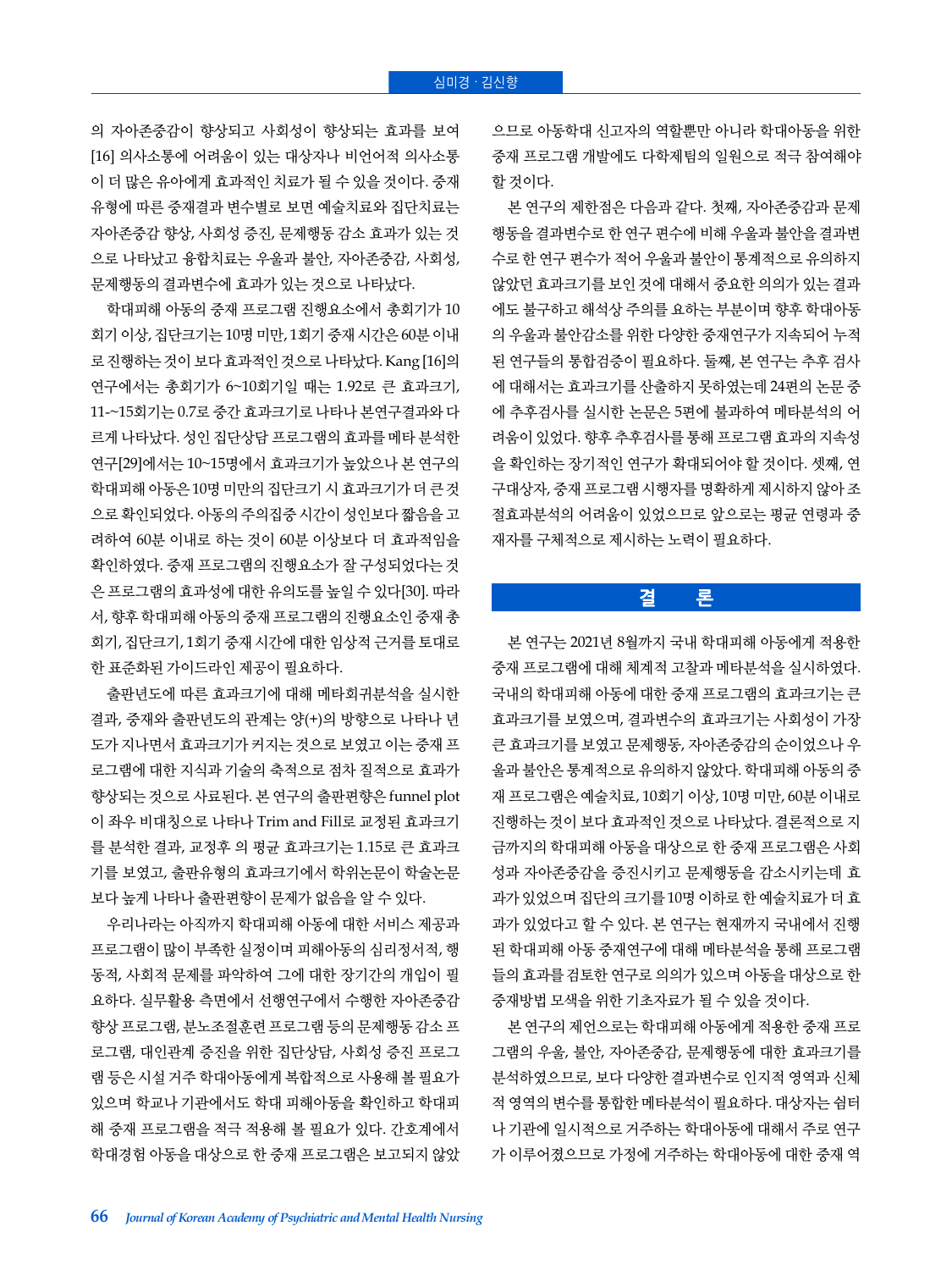시 이루어져야 할 것이다. 학대 아동에 대한 다학제간 융합 개 입 및 효과적인 중재에 대한 지속적인 검증이 필요하며 아동복 지시설, 아동보호전문기관이나 학교의 사회복지사, 상담교사, 보건교사 등 현장 실무자들이 이런 중재 프로그램을 통해 학대 아동에 대한 실질적인 개입을 할 수 있도록 교육하고 훈련하는 시스템의 정착을 통해 중재의 보급과 체계적인 시행이 이루어 져야 할 것이다. 아직 국내 학대피해 아동에 대한 중재연구는 미비한 편으로 아동학대에 관한 변인 연구나 학대 행위자에 대 해 학대의 예방과 재발을 방지하기 위한 중재연구도 중요하지 만, 학대경험 아동에 대해 학대피해의 영향을 확인하고 중재방 법을 개발하는 데 더 많은 노력과 관심을 가져야 할 것이다. 끝 으로 학대피해 아동이 건강하게 우리 사회의 구성원으로 정신 적으로 행복하게 살아갈 수 있도록 간호계에서도 아동의 중재 프로그램에 참여하고 효과를 검증하는 연구가 활발히 수행되 기를 기대해본다.

#### CONFLICTS OF INTEREST

The authors declared no conflicts of interest.

#### ORCID

Sim, Mi-Kyung https://orcid.org/0000-0002-8395-5691 Kim, Sinhyang https://orcid.org/0000-0002-8900-1733

## **REFERENCES**

- 1. National Center for the Rights of the Child. 2020 Child Abuse & Neglect Korea [Internet]. Seoul: National Center for the Rights of the Child; 2021 [cited 2021. Sep 1]; 14-21. Available from: [https://www.ncrc.or.kr/ncrc/na/ntt/selectNttInfo.do?mi=](https://www.ncrc.or.kr/ncrc/na/ntt/selectNttInfo.do?mi=1177&bbsId=1014&nttSn=2826& cataGori=da07&tabName) 1177&bbsId=1014&nttSn=2826& cataGori=da07&tabName
- 2. Park HW. A study on the program development for reducing aggressive behavior among children exposed to family violence. The Korea Journal of Youth Counseling. 2004;12(1): 41-52.
- 3. Bae HO. Impact of abuse experience on children's school adjustment: mediating factor of resilience. Journal of Korean Council for Children & Rights. 2010;14(2):193-217.
- 4. Golm D, Maughan B, Barker ED, Hill J, Kennedy M, Knights N, et al. Why does early childhood deprivation increase the risk for depression and anxiety in adulthood? a developmental cascade model. Journal of Child Psychology and Psychiatry. 2020;61(9):1043-1053. https://doi.org/10.1111/jcpp.13205
- 5. Park JH, Choi JY. The effect of the group program for improving self-esteem of children exposed to family violence on selfesteem, and the internalization and externalization problem.

Korean Journal of the Human Development. 2016;23(3):91- 112. https://doi.org/10.15284/kjhd.2016.23.3.91

- 6. Finkelhor D, Ormrod R, Turner H, Holt M. Pathways to polyvictimization. Child Maltreatment. 2009;14(4):316-329. https://doi.org/10.1177/1077559509347012
- 7. Ethier LS, Lemelin JP, Lacharite C. A longitudinal study of the effects of chronic maltreatment on children's behavioral and emotional problems. Child Abuse and Neglect. 2004;28(12): 1265-1278. https://doi.org/10.1016/j.chiabu.2004.07.006
- 8. Kim SH. Effects of play therapy program based on object-relation theory for the abused children in a sheltered home in Korea. The Journal of Play Therapy. 2011;15(1):77-92.
- 9. Yoon HM. A meta-analysis of the relationship of child-abuse to psycho-social maladjustment. Korean Journal of Social Welfare Studies. 2017;48(1):173-206.

https://doi.org/10.16999/kasws.2017.48.1.173

- 10. Kim HY. Research on the development and effectiveness of reality therapy program to promote self-esteem of the neglected children. Journal of Korean Council for Children's Rights. 2001; 5(2):61-80.
- 11. Lee JY. The effect of school-related adjustment of for abused children in group homes through group therapy. Korean Journal of Child Welfare. 2004;2(2):115-135.
- 12. Jeon YK, Han EG. The effects of group art therapy on psychological adaptation of children exposed to family violence: focused on the children in shelter for domestic violence. Journal of Korean Council for Children's Rights. 2006;10(3):397-424.
- 13. Kim JI. The affect of art activity on domestic violence in child's aggression. Journal of Korea Child Art Association. 2008;7(1): 75-86.
- 14. Kim HS, Kim JK. The efficacy of gestalt art-therapy program for self-esteem of adolescents with domestic violence. Korean Journal of Youth Studies. 2012;19(4):1-26.
- 15. Kim EJ. A meta-analysis of the effects of intervention for child abuse victims. The Journal of Play Therapy. 2012;16(3):1-13.
- 16. Kang YR. An analysis of the research of the child abuse treatment in Korea: focused on published papers in domestic journal and master's and doctoral theses (2000-2013) [masters thesis]. [Seoul]: Hanyang University; 2014. 81 p.
- 17. Park HJ, Kim HK. Effects of home-based intervention program to prevent child abuse for parents: a meta analysis. Child Health Nursing Research. 2017;23(4):479-493. https://doi.org/10.4094/chnr.2017.23.4.479
- 18. Higgins JPT, Green S. Cochrane handbook for systematic reviews of interventions version 5.1.0 [Internet]. London, UK: The Cochrane Collaboration; 2011[cited 2011 March 20]. Available from: http://handbook.cochrane.org/
- 19. Kim SH, Kim HS. The meta analysis of the effects of self-esteem and depression programs of the elderly. Journal of Social Science. 2014;40(3):77-97.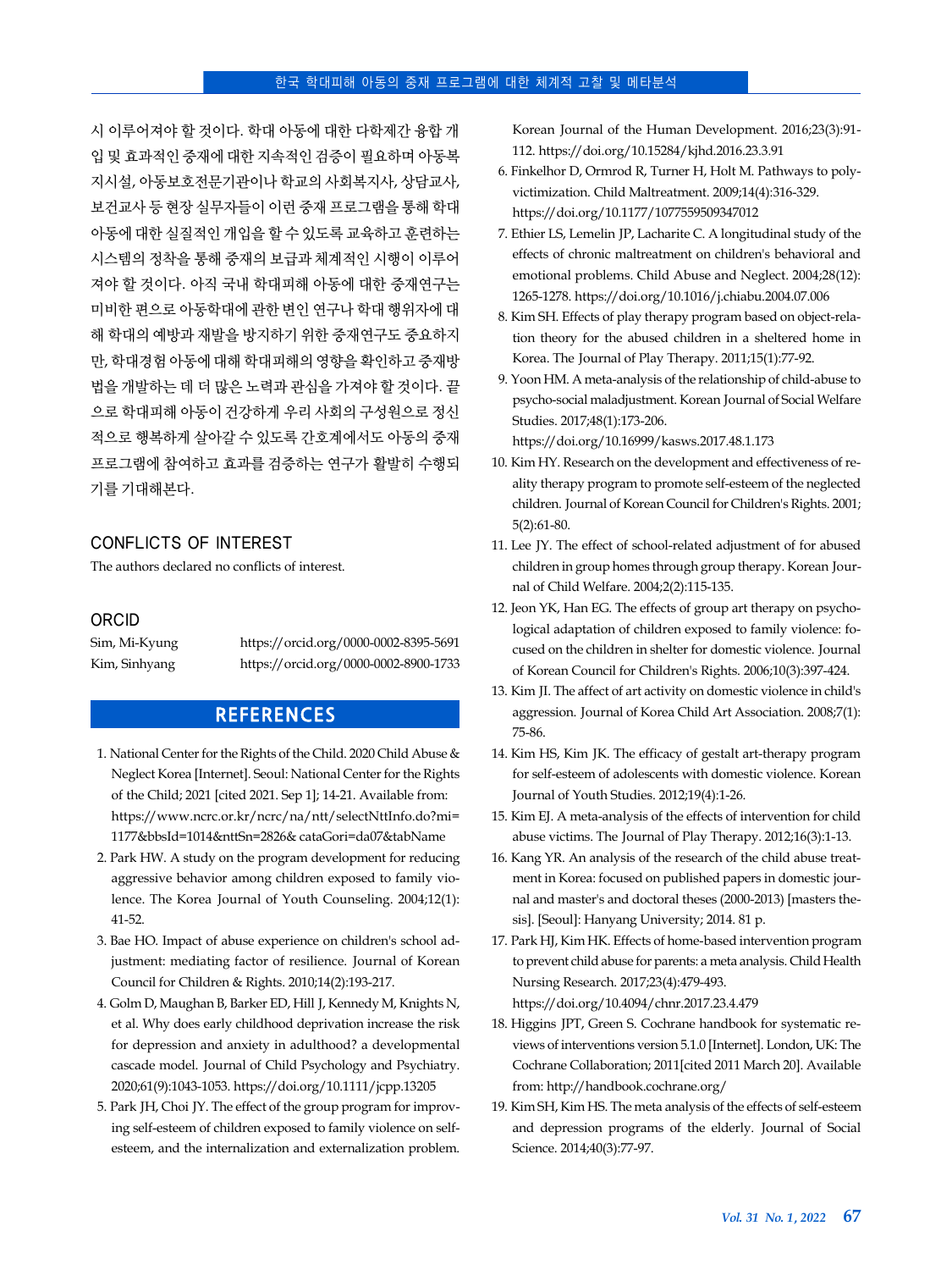https://doi.org/10.15820/khjss.2014.40.3.004

- 20. Malchiodi CA. Handbook of art therapy. New York: The Guilford Press; 2005. p. 325.
- 21. Borenstein M, Hedges LV, Higgins JPT, Rothstein HR. Introduction to meta-analysis. West Sussex, UK: John Wiley & Sons; 2009.
- 22. Cohen J. Statistical power analysis for the behavioral sciences. 2nd ed. Hillsdale, NJ: Lawrence Erlbaum Associates; 1988. p. 19-74.
- 23. Duval, S, Tweedie R. Trim and fill: A simple funnel-plot-based method of testing and adjusting for publication bias in metaanalysis. Biometrics. 2000;56:455-463.
- 24. Im HN. Meta-analysis of intervention studies of psychotherapy for children with psychological trauma [masters thesis]. [Seoul]: Hanyang University. 2016. 66 p.
- 25. Bruce LC, Heimberg RG, Blanco C, Schneier FR, Liebowitz MR. Childhood maltreatment and social anxiety disorder: implications for symptom severity and response to pharmacotherapy. Depression and Anxiety. 2012;29(2):132-139. https://doi.org/10.1002/da.20909
- 26. Thomas S, Hӧfler M, Schӓfer I, Trautmann S. Childhood maltreatment and treatment outcome in psychotic disorders: a

systematic review and meta-analysis. Acta Psychiatrica Scandinavica. 2019;140(4):295-312.

https://doi.org/10.1111/acps.13077

- 27. Nelson J, Klumparendt A, Doebler P, Ehring T. Child maltreatment and characteristics of adult depression: meta-analysis. British Journal of Psychiatry. 2017;210(2):96-104. https://doi.org/10.1192/bjp.bp.115.180752
- 28. Josman N, Reisberg A, Weiss PL, Garcia-Palacios A, Hoffman HG. Busworld: an analog pilot test of a virtual environment designed to treat posttraumatic stress disorder originating from a terrorist suicide bomb attack. CyberPsychology & Behavior. 2008;11(6):775-777. https://doi.org/10.1089/cpb.2008.0048
- 29. Kim HE, Lee MH, Kim IG. The recent trends and meta analysis of the effect of group counseling program for domestic university students. Korean Journal of Counseling. 2014;15(4): 1441-1456. https://doi.org/10.15703/kjc.15.4.201408.1441
- 30. Durlak JA, Dupre EP. Implementation Matters: a review of research on the influence of implementation on program outcomes and the factors affecting implementation. American Journal of Community Psychology. 2008;41:327-350. https://doi.org/10.1007/s10464-008-9165-0